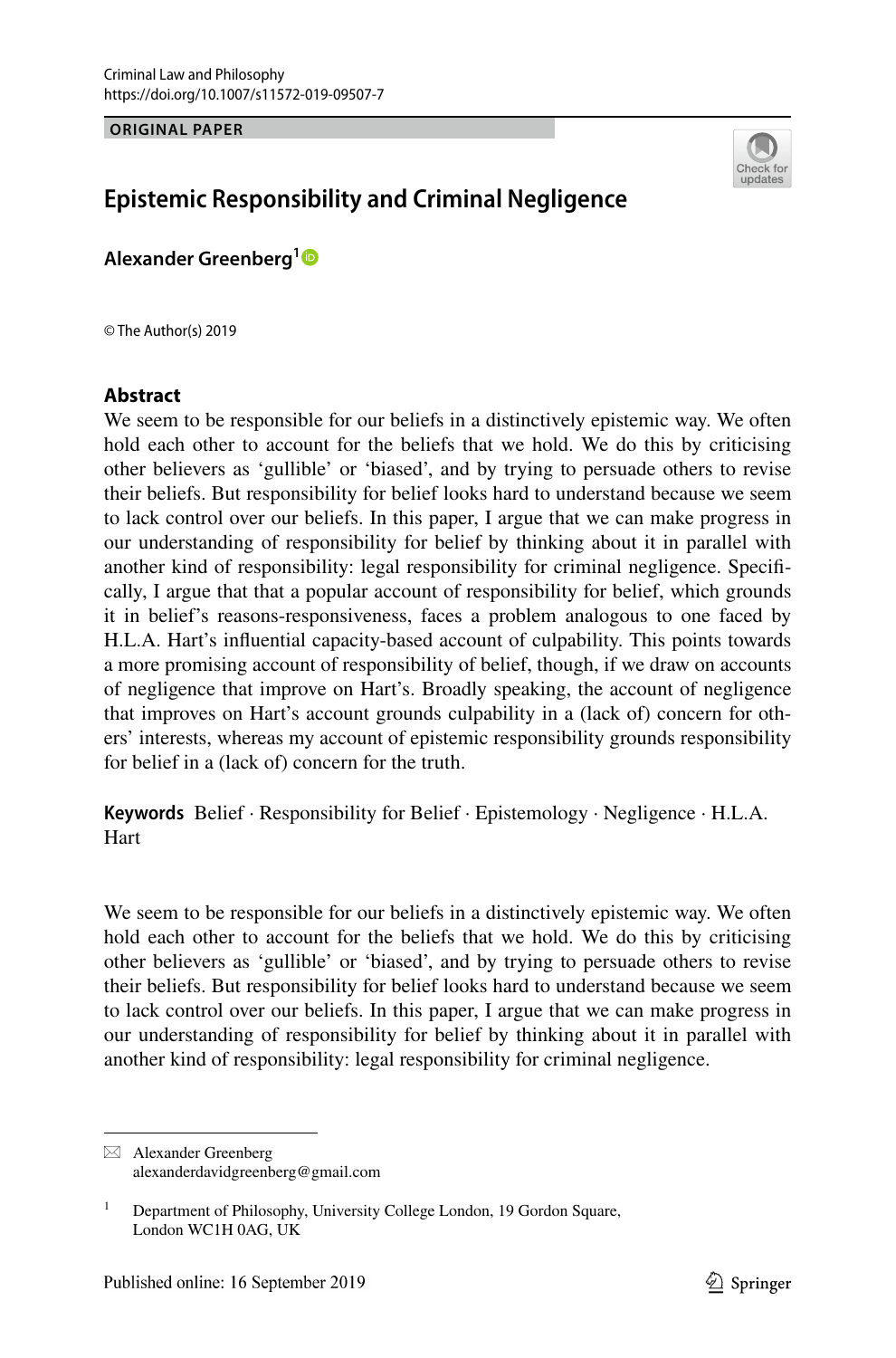I start by outlining the puzzle about responsibility for belief in more detail (Sect. [1\)](#page-1-0). I then give some options for responding to it (Sect. [2\)](#page-2-0). I identify the most plausible of these options as a 'reasons-responsiveness' model, but I argue that the reasons-responsiveness model nevertheless fails to explain *which* unjustifed or irrational beliefs we are responsible for. I then draw a parallel between this problem for the reasons-responsiveness model and a problem faced by H.L.A. Hart's important and infuential account of criminal negligence (Sect. [3\)](#page-6-0), and describe how Hart's account has been adjusted to overcome this problem. Finally (Sects. [4,](#page-15-0) [5](#page-17-0)), I apply a parallel fx to the reasons-responsiveness model of epistemic responsibility. In brief, the account of negligence that improves on Hart's account grounds culpability in a (lack of) concern for others' interests, whereas my account of epistemic responsibility grounds responsibility for belief in a (lack of) concern for the truth.

#### <span id="page-1-0"></span>**1 The Puzzle of Epistemic Responsibility**

We can understand the puzzle created by responsibility for belief as an inconsistent triad, three plausible but jointly incompatible claims:

- **(1)** We are responsible for our beliefs.
- **(2)** If one lacks control over something, one cannot be responsible for it.
- **(3)** We lack control over what we believe.

Each of these three claims is initially plausible.

**(1)** fnds support in the various ways in which we epistemically evaluate one another's beliefs. First, we make epistemic *criticisms* of one another, describing others as 'biased', 'gullible', or 'short-sighted' in virtue of the fact that they hold certain beliefs. Second, we offer epistemic *advice*, telling people, for example, not to believe everything they read on the internet. Third, we engage in epistemic *persuasion*, trying to get people to share our beliefs or come to believe what we think they should. Rather generally, it doesn't make sense to criticise, advise, or persuade people in relation to things for which they are clearly *not* responsible. For instance, it wouldn't typically make sense to criticise someone for her height, or to advise or persuade her to be shorter or taller. These phenomena of epistemic evaluation, therefore, suggest that we are responsible for our beliefs.

**(2)** also seems plausible, given that showing that one lacks control in relation to some behaviour typically excuses responsibility for that behaviour. People with Tourette syndrome, for example, are excused from responsibility for swearing when this is a result of their illness, and thus something over which they do not have control.

**(3)** seems initially plausible too. We don't have the same kind of control over what we believe as over what we do. As William Alston points out, while one can do things if ofered a reward, no level of reward can induce one to form a belief. A £100,000 cheque might get you to, say, send me a stamped addressed envelope; but it could not get you to believe, for example, that the U.S. is still a colony of the U.K.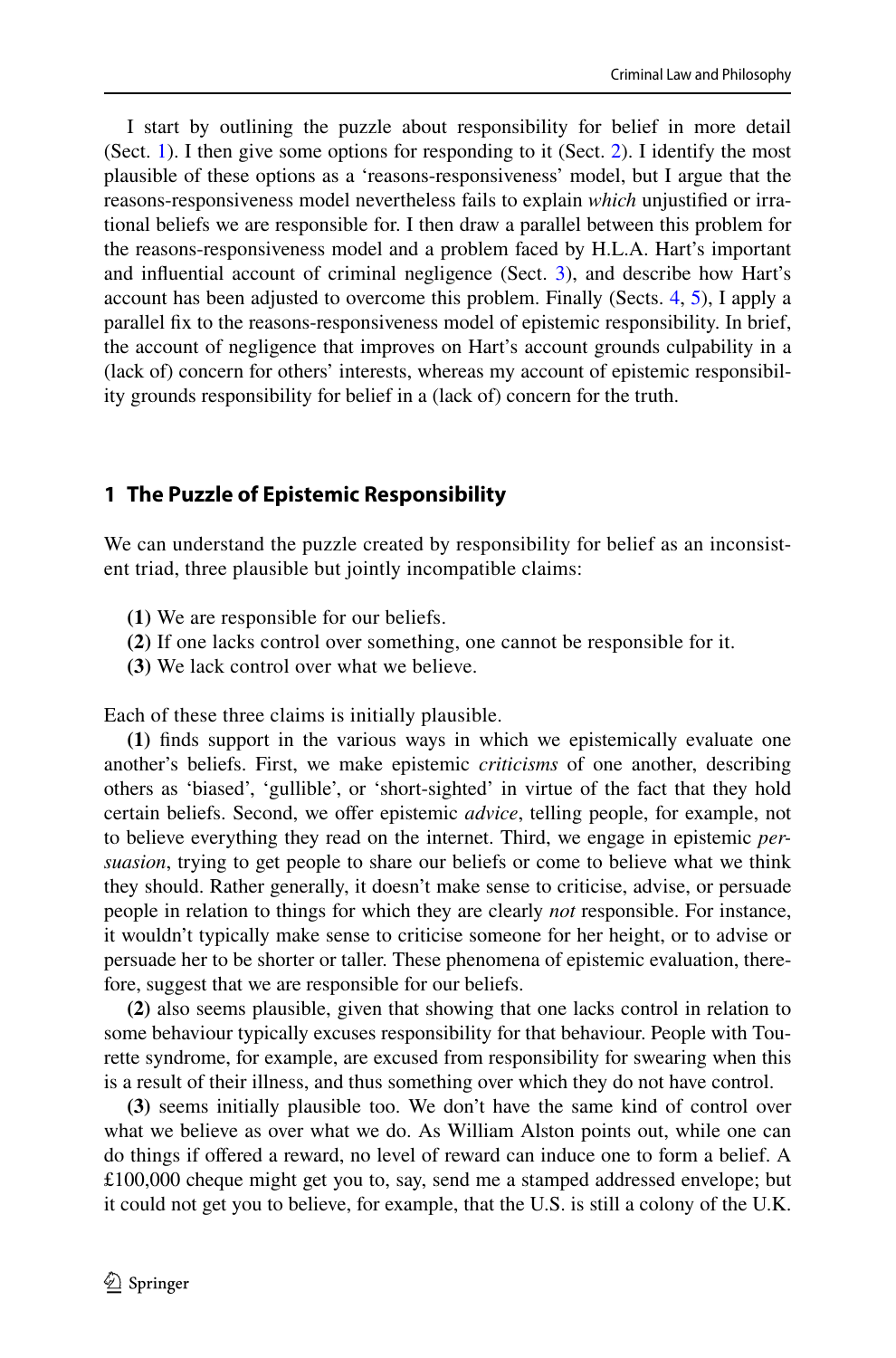(Alston [1988](#page-19-0), 263). This suggests that, whereas we have control over what we do, we lack control over what we believe.

So each of **(1)**, **(2)**, and **(3)** look initially plausible. But since they are jointly inconsistent, one of them has to go. Figuring out which claim to reject is the puzzle of epistemic responsibility.<sup>[1](#page-2-1)</sup>

#### <span id="page-2-0"></span>**2 An Opinionated Map of the Options**

We can understand the diferent options for understanding epistemic responsibility as diferent ways of denying either **(1)**, **(2)**, or **(3)**. The most common ways of denying each of these claims are given in the table below:

| (a) Scepticism about responsibility for belief                                                      |
|-----------------------------------------------------------------------------------------------------|
| (b) Recast responsibility for belief, for example, as role-responsibility                           |
| (c) Indirect control over belief, via gathering evidence, cultivating<br>intellectual virtues, etc. |
| (d) Direct, but non-voluntary, control over belief, in virtue of<br>belief's reasons-responsiveness |
|                                                                                                     |

I'll argue that each of these options is unsatisfactory. Of these options, grounding responsibility for belief in reasons-responsiveness—option **(d)**—is the most promising. I'll argue that this account still faces a problem, but the problem it faces points towards a more plausible account of responsibility for belief.

The main account that denies **(1)**—option **(a)**—is explicit scepticism about epistemic responsibility (Alston [1988](#page-19-0), 259, 264; cf. Levy [2007\)](#page-20-0).

The problem with this strategy is that it brings with it the demand to either provide an *error theory* or an *alternative explanation* of the epistemic evaluation phenomena we canvassed above. The former would explain why it seems appropriate to hold each other to account for what we believe when, in fact, it isn't appropriate, whilst the latter would explain the epistemic evaluation phenomena without appealing to epistemic responsibility. But sceptics about epistemic responsibility (e.g., Alston [1985](#page-19-1), [1988;](#page-19-0) Levy [2007\)](#page-20-0) have not yet provided either an error theory or an alternative explanation of our epistemic evaluations.

<span id="page-2-1"></span><sup>&</sup>lt;sup>1</sup> The puzzle I've outlined differs from a related argument given by Alston, who claims that our lack of control over belief means that we should reject epistemic 'oughts'—i.e., claims about what we ought to believe [\(1985](#page-19-1), 64f.; [1988\)](#page-19-0). Alston claims that 'ought implies can' means epistemic 'oughts' require direct voluntary control over our beliefs ([1985,](#page-19-1) 64; [1988,](#page-19-0) 259). However, Alston's rejection of epistemic 'oughts' is unconvincing as no plausible version of 'ought implies can' creates a problem here. 'Ought implies can' does not state that one can only be obliged to φ if one can φ *voluntarily*, just that one can only be obliged to φ if one *can* φ (for this point, see Chuard and Southwood [2009,](#page-19-2) §5; McHugh [2012](#page-20-1), §3.2). And it's plausible that we *can* believe what epistemic 'oughts' prescribe. Without a further principle, 'ought implies can voluntarily*'*, there is no problem. But such a principle looks false. We say, for example, 'you ought to feel ashamed of yourself' even though we can't *voluntarily* feel ashamed of ourselves (cf. Chuard and Southwood [2009](#page-19-2), 620). For this reason, we should instead think that lack of control over belief primarily creates a clash with *responsibility* for belief, because lack of control does intuitively excuse responsibility.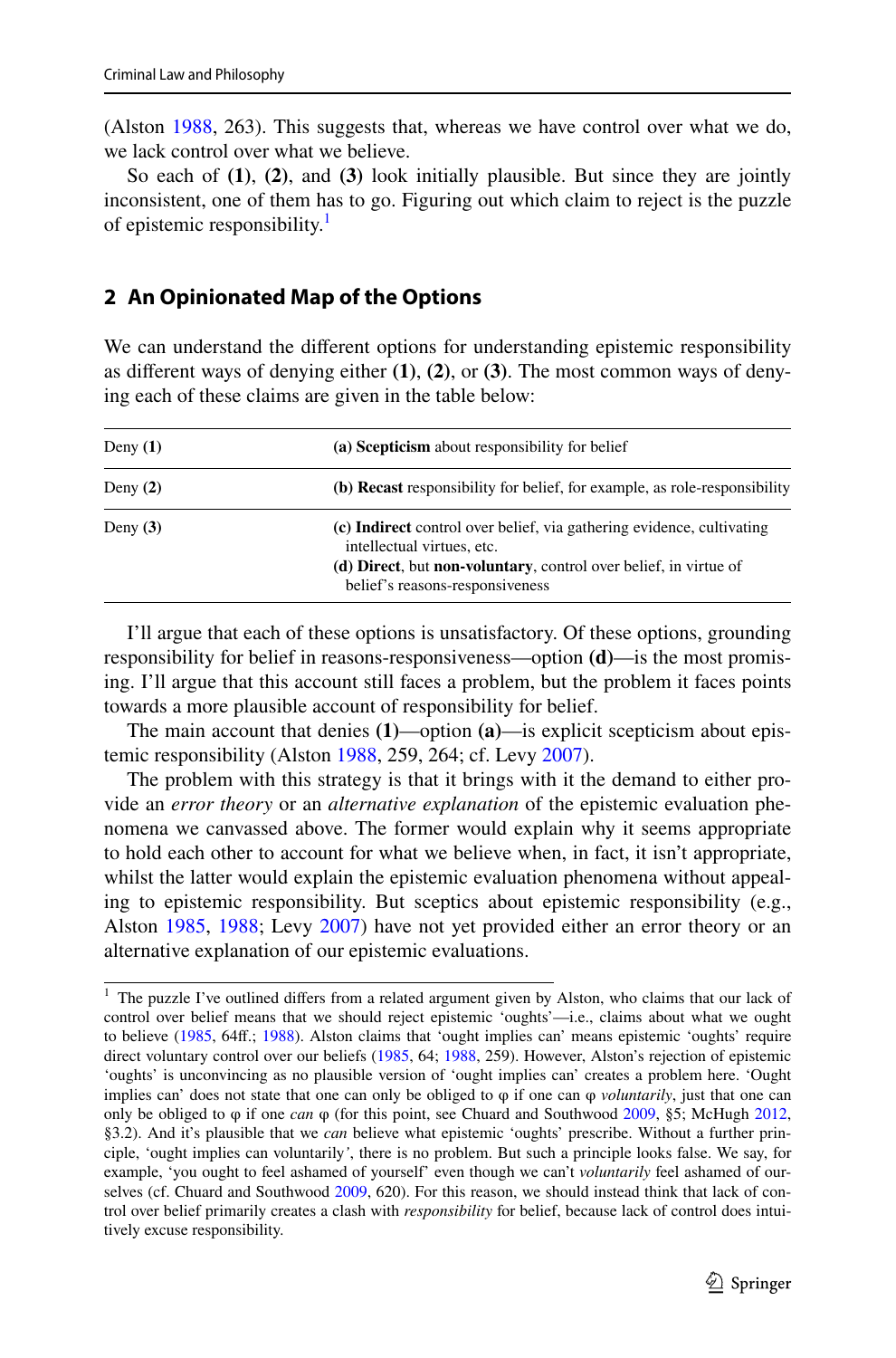The most obvious way to deny **(2)**—option **(b)**—is to *recast* epistemic responsibility as a kind of responsibility that is consistent with lack of control. An example is what Hart calls 'role-responsibility'—the responsibilities a person bears in virtue of having a certain role, such as the responsibility a ship's captain has *qua* captain for the condition of his ship [\(1968](#page-19-3), 212–214). The parallel idea in the epistemic case would be that we are, *qua* believers, responsible for the 'epistemic condition' of our beliefs, i.e., for whether they are justified or rational. $<sup>2</sup>$  $<sup>2</sup>$  $<sup>2</sup>$ </sup>

The problem with this approach is that it simply pushes the question back a step. Consider the captain's role-responsibility for the condition of his ship. Surely this depends on his capacity to be responsible for performing certain actions required to carry out the requirements of that role, such as repairing the ship. Likewise in the epistemic case, being role-responsible for the epistemic condition of our beliefs requires that we are capable of being responsible for whether our beliefs are justifed or rational. But this is the very responsibility we were trying to explain in the frst place.

Let's move on to the strategy of denying **(3)**—arguing that we do, in fact, have sufficient control over what we believe to ground epistemic responsibility. Philosophers attempt to deny **(3)** in two main ways.

Proponents of option **(c)** point out that we can control what we believe *indirectly*, by acting in ways aimed at infuencing our beliefs. For example, we gather evidence and we cultivate our intellectual virtues, such as our skills of evidence assessment.<sup>[3](#page-3-1)</sup>

An indirect control model fails because the kinds of indirect control appealed to cannot explain responsibility for how our beliefs are formed in *response* to the evidence, a central way we seem responsible for our beliefs. Being good or bad at *gathering* evidence isn't directly relevant to whether one's beliefs are good or bad *responses* to the evidence. If someone responds to the evidence in a biased or selective manner, gathering more evidence isn't going to help. And cultivating skills of evidence assessment looks too *distantly* related to whether a belief is a good response to the evidence to ground responsibility. Indirect control over belief thus can't ground responsibility for how our beliefs are formed in response to the evidence, which is a central form of epistemic responsibility.

Proponents of option **(d)** ground responsibility in *direct* control over belief. These philosophers do not accept 'doxastic voluntarism', the view that we have the same kind of voluntary control over our beliefs as we have over our actions.<sup>[4](#page-3-2)</sup> They instead claim that we have a direct, though non-voluntary, control over our beliefs. This

<span id="page-3-0"></span> $2$  The closest to a defence of this view is given by Feldman, though he primarily defends the claim that epistemic 'oughts' are 'role oughts', i.e., claims that people ought to do things because they hold certain roles. In response to Alston's argument discussed in the previous footnote, Feldman claims such 'oughts' are consistent with lack of control over belief ([2000,](#page-19-6) 676; [2008,](#page-19-7) 350–351; for a similar view, see Chris-man [2008,](#page-19-8) 358ff.).

<span id="page-3-1"></span> $3$  For this approach, see Heil [\(1992](#page-19-4)), Nottelmann [\(2007](#page-20-2), Chaps. 10-11), Peels [\(2017](#page-20-3), Chap. 3).

<span id="page-3-2"></span><sup>4</sup> I won't consider doxastic voluntarism, as it doesn't do justice to the intuitions behind **(3)**, such as the fact that one can't believe something for a reward. In any case, while some defend doxastic voluntarism, the views they defend often end up being very close to the reasons-responsiveness view discussed below (Steup [2000,](#page-20-4) [2012](#page-20-5); Ryan [2003](#page-20-6)); or they only claim that we have voluntary control over belief in some circumstances—such as when the evidence isn't decisive (Ginet [2001](#page-19-5); Nickel [2010\)](#page-20-7)—and such voluntary control could only account for responsibility for an implausibly restrictive set of beliefs.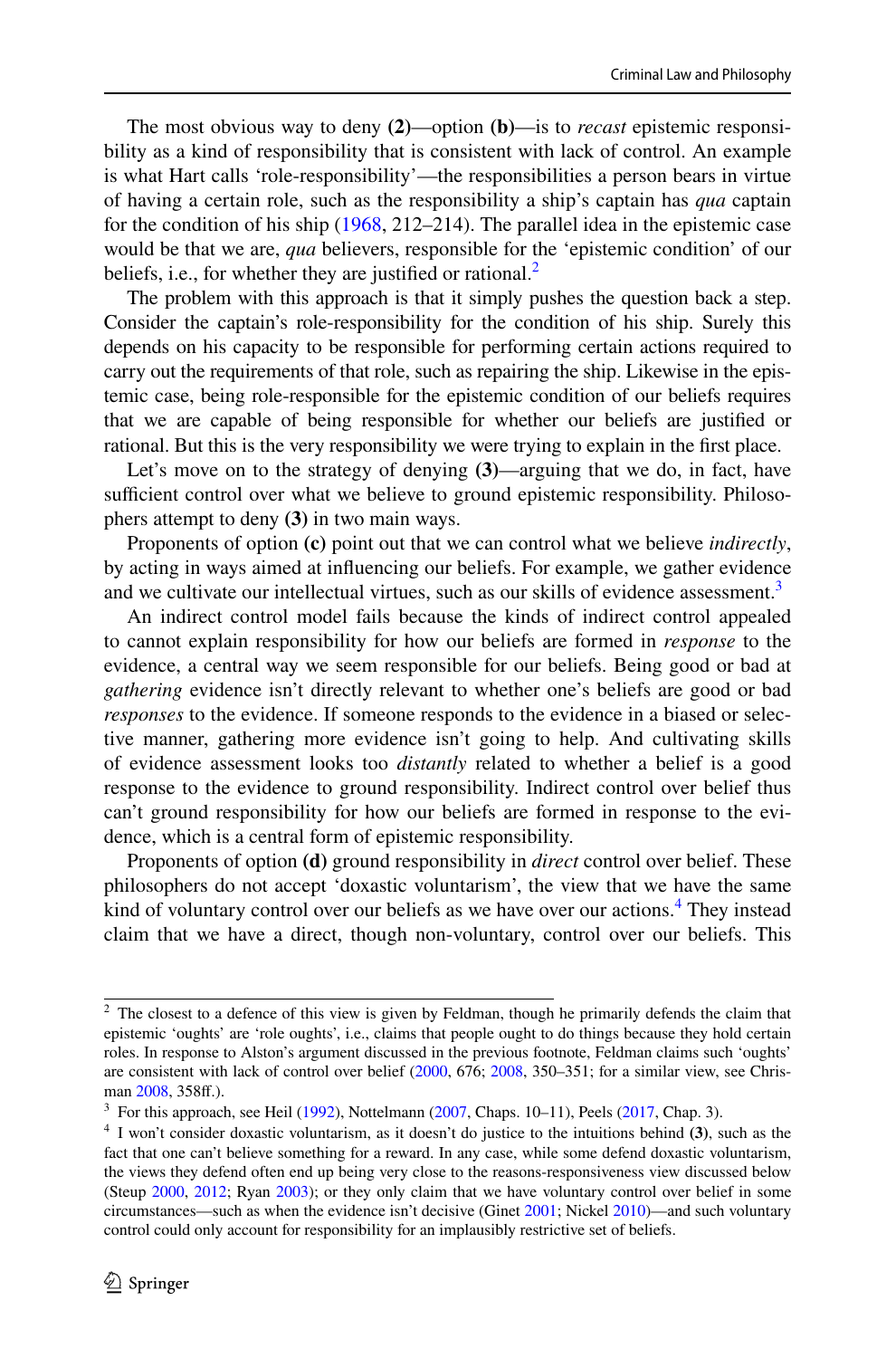control is understood as embodied in the fact that belief is an attitude that is responsive to reasons.

Many have defended this kind of account, and the reasons-responsiveness involved has been unpacked in a variety of ways. Some have understood it in terms of *sensitivity* to reasons, i.e., a belief that p is reasons-responsive just in case one would revise it if one no longer had reason to believe that p (or if one no longer took oneself to have reason to believe that  $p$ ).<sup>[5](#page-4-0)</sup> Others have understood the relevant reasons-responsiveness in terms of beliefs resulting from reasons-responsive *processes*. Reasons-responsive processes are those that tend to output beliefs that are sensitive to epistemic reasons, examples of such processes being perception, memory, and conscious reasoning. On this understanding, a belief is reasons-responsive just in case it's formed or revised by a reasons-responsive process.<sup>6</sup> I will focus on the latter kind of view, though the objection I'll make applies to the former as well.

Reasons-responsiveness in either of these two forms is understood by these philosophers to be a form of control that we have over our beliefs. This is *not* understood to amount to *voluntary* control—i.e., the claim is not that our beliefs are the products of choice or decision—but a distinctive form of non-voluntary control. Why it is supposed to amount to control is not always clear. Some claim that it shows that there is a doxastic parallel to the ability to do otherwise, i.e., the ability to believe otherwise if we have reason to (Pettit and Smith [1996](#page-20-8), 442, 444–446). Others point to what we say about beliefs that are not responsive to reasons, such as psychotic or delusional beliefs. Given that we say of psychotic and delusional believers that they 'can't help it' or that their rational faculties are 'taken over', some suggest that this indicates reasons-responsiveness is a form of control (McCormick [2011,](#page-20-9) 175–176; McHugh [2013](#page-20-10), 144).

In my view, the reasons-responsiveness account is clearly the most plausible option I've canvassed so far. Unlike scepticism, the 'role-responsibility' idea, and the indirect control model, it genuinely attempts to account for the phenomenon to be explained, our seeming responsibility for whether our beliefs are well formed. Unlike doxastic voluntarism, it appeals to a capacity we uncontroversially have, the

<span id="page-4-0"></span> $<sup>5</sup>$  For views of this kind, see Pettit and Smith ([1996\)](#page-20-8), Scanlon ([1998,](#page-20-11) 18–22), Smith ([2005,](#page-20-12) esp. 264–</sup> 270), Hieronymi [\(2006](#page-19-9), [2008\)](#page-20-13). Some of those of who defend doxastic voluntarism (in particular, Steup and Ryan—see previous footnote) also defend views involving very similar claims, but add the claim that this suffices for voluntary control over our beliefs.

<span id="page-4-1"></span> $6$  This view has been defended by McCormick [\(2011](#page-20-9)) and McHugh ([2013,](#page-20-10) [2014](#page-20-14)), both of whom draw on Fischer and Ravizza's reasons-responsiveness account of *moral* responsibility for *actions* ([1998\)](#page-19-10). McCormick and McHugh claim that responsibility for belief also requires *ownership* over the reasonsresponsive process, which results in the belief. Ownership of a process, as McHugh describes, involves "see[ing] oneself as responsible—as appropriately held responsible—for its outputs" (McHugh [2013](#page-20-10), 142; cf. McCormick [2011](#page-20-9), 173), and is a notion developed by Fischer and Ravizza *viz.* moral responsibility [\(1998](#page-19-10), Chap. 8).

<span id="page-4-2"></span><sup>7</sup> Most of those who ground epistemic responsibility in reasons-responsiveness claim that it is a form of control. An exception is Owens, who claims that reasons-responsiveness suffices for responsibility but *not* control ([2000,](#page-20-15) 123–126). If Owens is correct, then the reasons-responsiveness view will amount to another way of denying  $(2)$ —i.e., denying that responsibility requires control. For my own part, I'm somewhat ambivalent about whether reasons-responsiveness is best thought of as a form of control, but my objection applies whether or not it is.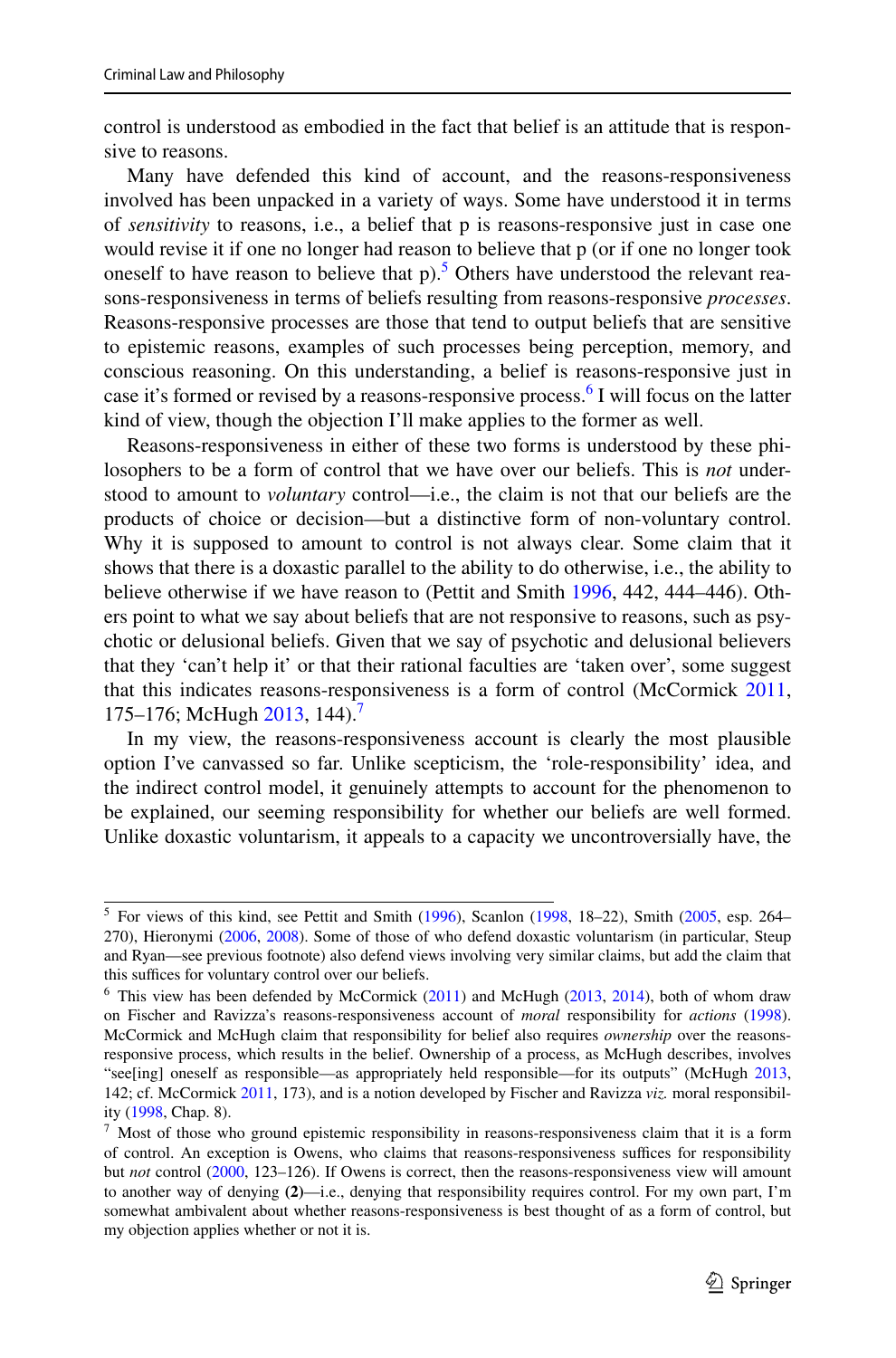capacity of responding to reasons. But the reasons-responsiveness model nevertheless fails to fully explain responsibility for belief. In particular, it can't account which *non*-reasons-responsive beliefs we are responsible for.

The issue is that we are responsible for some of our beliefs that are infuenced by non-reasons-responsive processes, but not others. Non-reasons-responsive beliefs for which we *are* responsible include beliefs resulting from wishful thinking (i.e., belief-formation motivated by what the believer wants to be the case), and from confrmation bias (i.e., reasoning biased towards confrming the believer's initial hunch). Non-reasons-responsive beliefs for which we are plausibly *not* responsible include certain beliefs symptomatic of mental illness. People who are plausibly not responsible for such beliefs include, for example, a schizophrenic who believes in a conspiracy theory, when this is a symptom of schizophrenia, or a depressive who believes that she is worthless or unloved, when this is a symptom of depression.

Another kind of example of non-reasons-responsive beliefs for which we are plausibly not responsible is provided by beliefs resulting from abusive social situations. One such example is what is known as 'gaslighting'. This is a form of psychological manipulation paradigmatically carried out by an abusive partner, who makes the abused partner doubt the reliability of her own perceptions and memories. This is typically done by the abusive partner challenging her recollections, saying things like 'you're very tired', 'you're not at your best', 'you've been very forgetful recently'. A victim of gaslighting might believe that her memory is faulty, but plausibly she is not responsible for this belief, and shouldn't be criticised for holding it. Other examples are beliefs formed under the influence of propaganda.<sup>[8](#page-5-0)</sup> For example, consider someone who, having grown up in the Soviet Union under Stalin, believes that Western criticism of the Moscow show trials is merely part of a capitalist plot to subvert communism. Again it's plausible that such a person is not responsible for her belief, given the malign infuence of Soviet propaganda on such a person's sense of who to trust and ability to assess the evidence. It's plausible that, in these cases, the belief in question is infuenced by a non-reasons-responsive process and that the believer is not responsible for it. And, while I admit that intuitions may difer, it's plausible that there are at least some abusive social situations that excuse responsibility for belief, but in which the belief is infuenced by a non-reasons-responsive process.

This gives us the following set of cases:

| <b>Beliefs influenced by Non-Reasons-Responsive Processes</b> |                                         |
|---------------------------------------------------------------|-----------------------------------------|
| Beliefs for which we are responsible:                         | Wishful thinking; confirmation bias     |
| Beliefs for which we are <b>not</b> responsible:              | Mental illness; gaslighting; propaganda |

In short, reasons-responsiveness and epistemic responsibility come apart. This undermines the claim that epistemic responsibility is grounded in belief's reasons-responsiveness.

<span id="page-5-0"></span><sup>&</sup>lt;sup>8</sup> I am grateful to an anonymous referee for suggesting this kind of example to me.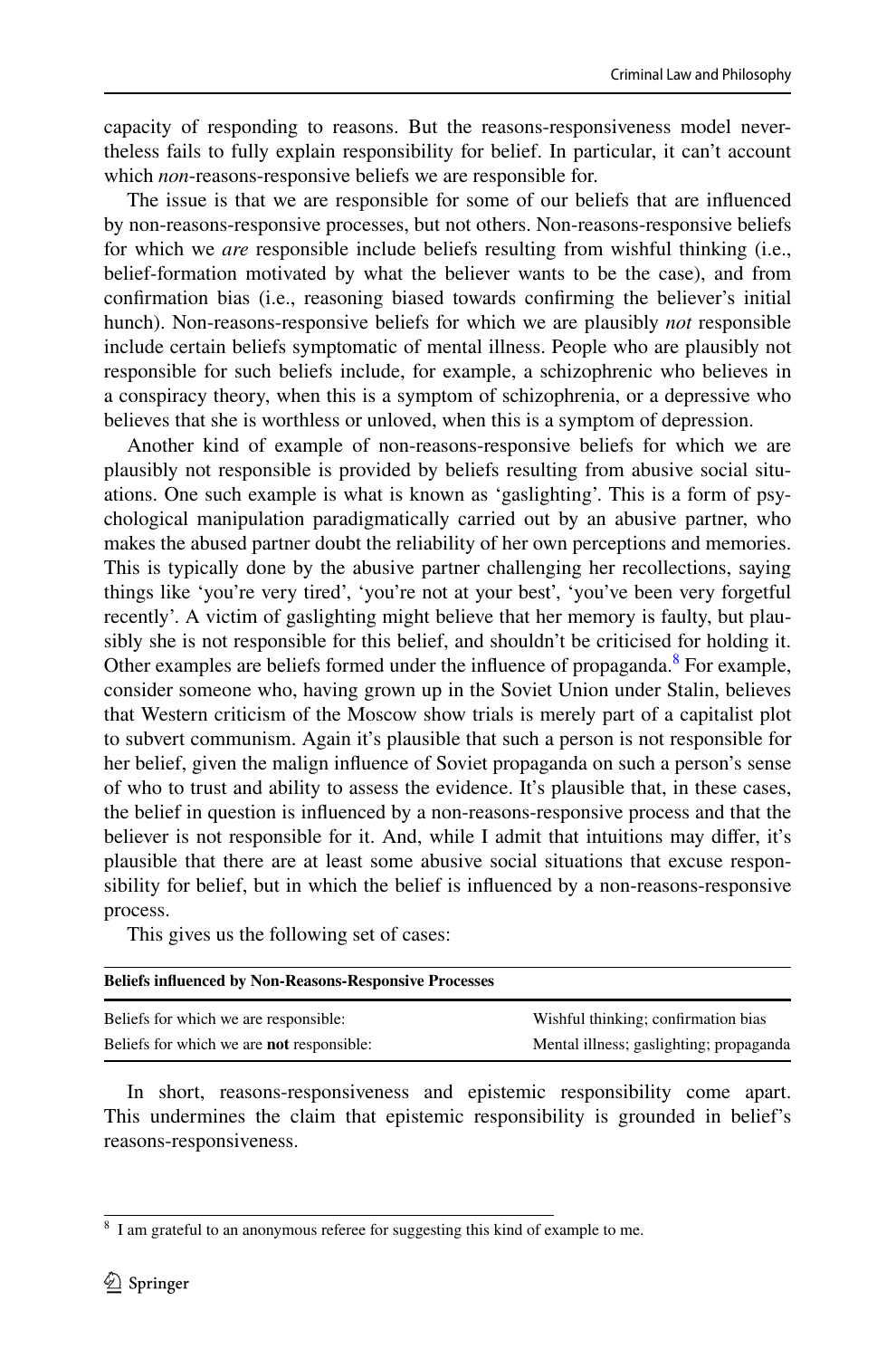The defender of the reasons-responsiveness view might claim here that there is a sense in which, or a degree to which, in the frst set of cases, the beliefs in question originate in a reasons-responsive process, such as reasoning—even if this process is infuenced by non-reasons-responsive processes (wishful thinking; confrmation bias). If mere origination in a reason-responsive process suffices for responsibility, this would mean—correctly—that we are responsible for the frst set of beliefs.

But this doesn't provide a good answer to my objection, because nothing prevents us from saying exactly the same about the second set of cases. Reasoning isn't completely absent for a schizophrenic, a depressive, someone subjected to gaslighting, or someone growing up subjected to propaganda. Thus, if we understand the reasons-responsiveness model as holding that mere origination in a reasons-responsive process is sufficient for responsibility, it gives us the wrong result in the second set of cases, implausibly classifying the mentally ill and victims of gaslighting and propaganda as responsible for their beliefs. So, our intuitions about responsibility don't track reasons-responsiveness; reasons-responsiveness can't ground responsi-bility for belief.<sup>[9](#page-6-1)</sup>

## <span id="page-6-0"></span>**3 The Model of Negligence Liability**

This section introduces Hart's account of criminal negligence and the key problem it faces. People act negligently, according to the standard account, when they take a risk that meets two conditions, (i) the risk is unjustifed, and (ii) they are unaware of the risk, but should have been. These two features are clearly refected in the American Model Penal Code's defnition of negligence (American Law Institute [1962\)](#page-19-11):

A person acts negligently with respect to a material element of an ofense when he should be aware of a substantial and unjustifable risk that the material element exists or will result from his conduct. The risk must be of such a nature and degree that the actor's failure to perceive it, considering the nature and purpose of his conduct and the circumstances known to him, involves a gross deviation from the standard of care that a reasonable person would observe in the actor's situation.  $(\S 2.02(2)(d))$ 

In this defnition, what determines that one *should* be aware of the relevant risk is unpacked in terms of a *standard of care*, specifcally the level of care a reasonable person would observe in the circumstances.

In practice, cases of criminal negligence tend to involve defendants who fail to take precautions against risk because they fail to be aware of that risk. For example, in *R v*. *Adomako* ([1995\)](#page-20-16), a landmark case in English and Welsh criminal law,

<span id="page-6-1"></span><sup>&</sup>lt;sup>9</sup> One might think an appeal to an additional ownership condition (see footnote 6) might deal with my cases, i.e., one might claim that the believers see themselves as responsible for, and thereby owning, the processes in the frst set of cases but not the latter. But this is implausible. Wishful thinking is not plausibly owned. Those who engage in it do not see themselves as responsible for wishful thinking identifed as such.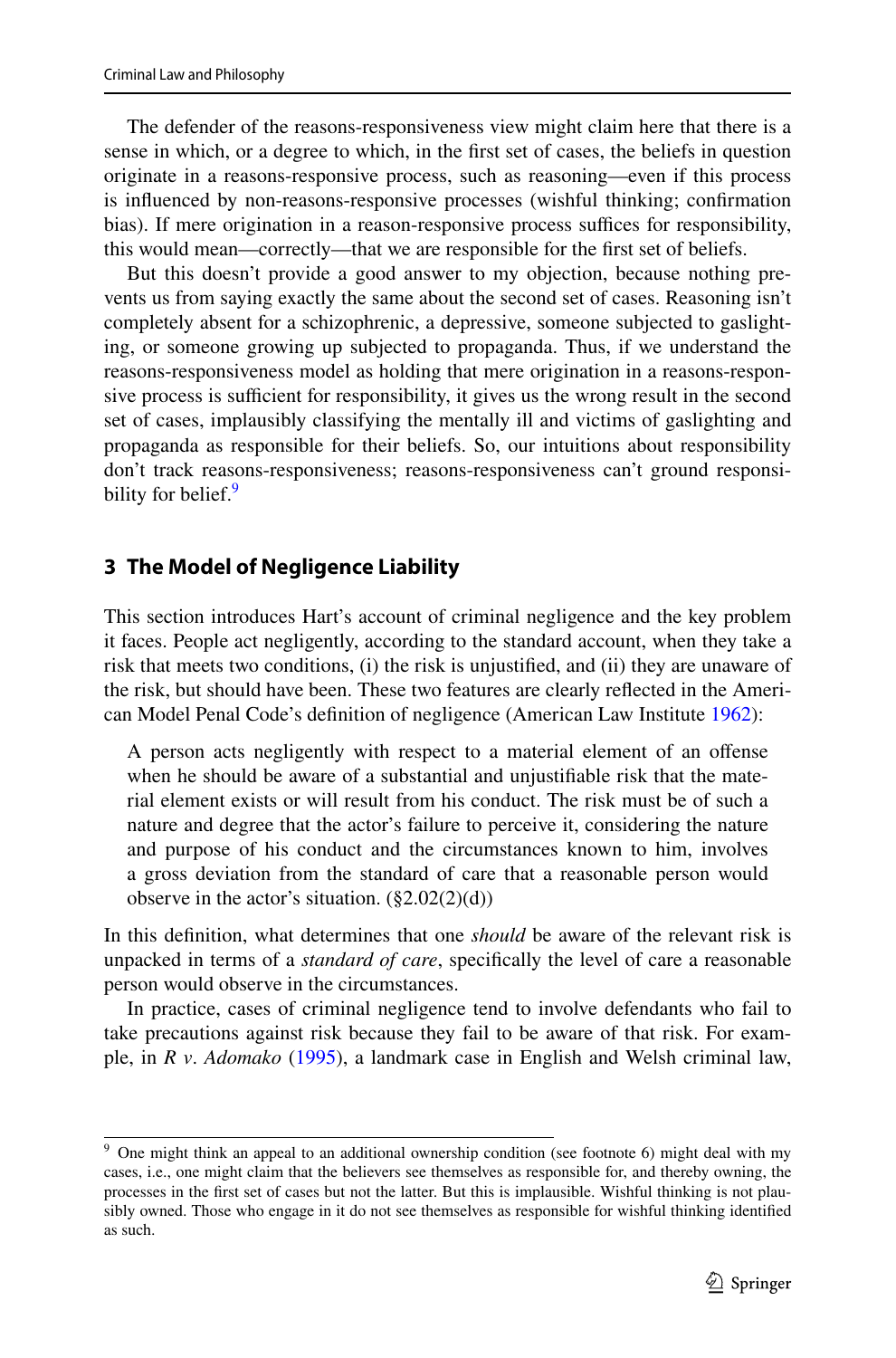Adomako was an anaesthetist convicted of gross negligence manslaughter for causing his patient's death because he failed to notice the obvious evidence that the oxygen tube had become disconnected. Another example is the much discussed case of *State v. Williams* ([1971\)](#page-20-17), in which a Native American couple were convicted of manslaughter for failing to seek medical attention for their obviously seriously ill son, who went on to die, because they thought he only had a toothache (and, at least in part, because they feared the authorities would take their son away).<sup>10</sup> In both of these two cases, the defendants failed to take precautions against risks because they were unaware—but should have been aware—of those risks.

There is broad, if not complete, convergence across Anglo-American jurisdictions on negligence necessarily involving lack of awareness—as the Model Penal Code defnition requires—and distinct from *recklessness* in this respect, with the latter necessarily involving awareness of risk (Stark  $2016$ , Chap. 2).<sup>11</sup> I will assume this standard account of what distinguishes negligence from recklessness, as it naturally leads on to the objection to criminal negligence that will be my focus. This objection, which—following Michael Moore and Heidi Hurd ([2011,](#page-20-19) 150)—we can call 'the standard objection', is that criminal culpability—and the prospect of state punishment—is inappropriate if the defendant lacks awareness.

My focus is on this objection because Hart's account of criminal culpability for negligence was developed in response to it (specifcally, the early version in Turner [1936](#page-20-20), 37–48). I'll argue that, while Hart's account provides a good answer to some versions of the standard objection, it faces an objection that parallels the one I raised for reasons-responsiveness accounts of responsibility for belief. I will also, along the way, argue that the standard objection to criminal negligence fails. Lack of awareness does not, I'll argue, make criminal culpability—and the prospect of criminal punishment—inappropriate. This does not, of course, suffice for a defence of criminal culpability for negligence, just an answer to a key objection to it.

I will focus specifcally on criminal negligence—i.e., negligence that makes one liable for punishment—rather than ordinary or tort negligence—i.e., negligence that makes one liable to pay compensation. A key diference from tort negligence which merits mention is that criminal negligence sometimes requires that the deviation from the reasonable standard of care is 'gross'—i.e., very serious. This is included in the Model Penal Code's defnition of negligence, but is not universally required across Anglo-American jurisdictions. In English law, for example, gross negligence manslaughter requires a gross deviation from the standard of care,  $12$  whereas the offence of careless, or inconsiderate, driving does not.<sup>13</sup> My focus is on criminal negligence specifcally because it is more controversial among legal philosophers,

<span id="page-7-0"></span> $10$  This case is controversial, and we shouldn't presume that a justification of criminal culpability for negligence should justify it in this case (see footnote 22 below).

<span id="page-7-1"></span><sup>&</sup>lt;sup>11</sup> Some dispute that the recklessness/negligence distinction *should* be drawn in this way, and claim some inadvertent wrongdoing can amount to the more serious category of recklessness (e.g., Duff [1990](#page-19-12), 157, 165–167; for a reply in defence of the standard account, see Stark [2016](#page-20-18), 219–225).

<span id="page-7-2"></span><sup>12</sup> See *R v. Bateman* [\(1927](#page-20-21)), at 11–12.

<span id="page-7-3"></span><sup>&</sup>lt;sup>13</sup> Road Traffic Act [1988](#page-20-22), §3ZA. For more examples, see Simester et al.  $(2016, 160-161)$  $(2016, 160-161)$ ; Stark  $(2016,$ 29).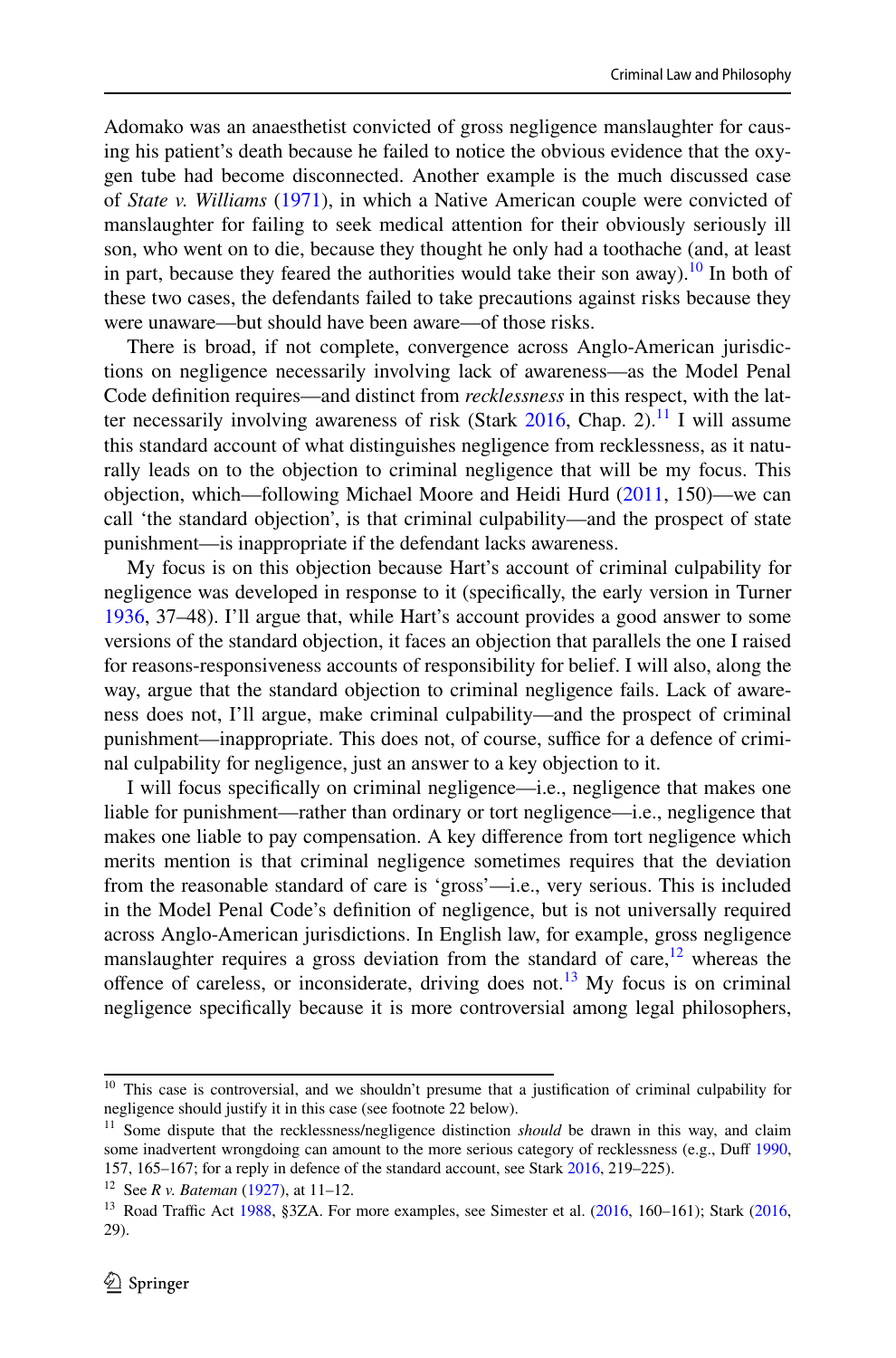evident in the fact that criminal negligence sceptics sometimes accept that tort negli-gence liability is justified.<sup>[14](#page-8-0)</sup>

#### **3.1 The Standard Objection to Criminal Negligence**

The standard objection to criminal negligence, in brief, is that that criminal culpability requires awareness of wrongdoing, but that this is—by defnition—absent in cases of negligence (Turner [1936](#page-20-20), 37–48; Williams [1961](#page-20-24), 122–123; Hall [1963\)](#page-19-13). A recent version of the standard objection, given by Larry Alexander and Kimberly Ferzan, frames it in terms of *control*. Alexander and Ferzan claim that negligent actors cannot be culpable because culpability requires having control over what one does. And having control over whether one takes a risk, they claim, requires awareness that one is taking that risk, which rules out culpability for negligence, as negligence precludes awareness. They illustrate this point with the fctional example of Sam and Ruth, a self-absorbed couple who are bathing their young child, when some guests turn up unexpectedly early for the party they are throwing. Sam and Ruth go to greet their guests, initially planning on returning to the bathtub in a few moments. But they get so absorbed in greeting the guests that they forget about the child, who drowns in the bathtub (Alexander and Ferzan [2009,](#page-19-14) 77).

Alexander and Ferzan claim that, even despite Sam's and Ruth's genuine moral faws, they cannot be held culpable for their child's death because it was caused by their forgetting, and their forgetting was not something over which they had the relevant kind of control. Once the thought of their child "slipped out of their minds", Alexander and Ferzan write, "they had no power to retrieve it. They were at the mercy of its popping back into their minds, which it did not" [\(2009](#page-19-14), 78). On this version of the standard objection, the fundamental reason why unawareness excludes culpability is that unawareness excludes control.

Alexander and Ferzan don't explicitly defne control. But it is clear that they specifcally have in mind an ability to 'guide' one's conduct in accordance with the law, as outlined in the following passage:

Because the purpose of the criminal law is to prevent harm by giving us reasons to act and to refrain from acting, the criminal law does not reach the negligent actor *at the time he undertakes the negligent act*. At that time, the negligent actor is not aware that her action unjustifably risks causing harm, and

<span id="page-8-0"></span><sup>14</sup> J.W.C. Turner, an early criminal negligence sceptic, says this explicitly: "although … negligence may be blameworthy and may ground civil liability, *it is at the present day not sufcient to amount to* mens rea *in crimes at common law*" [\(1936](#page-20-20), 39). In the contemporary literature, the situation is complicated by underlying debates about tort law, in particular, by the question of whether tort law's purpose is primar-ily economic, i.e., to efficiently redistribute economic burdens (see, e.g., Posner [1972\)](#page-20-25), or whether the purpose of tort law is to enact corrective justice, i.e., for wrongdoers to correct wrongs (see, e.g., Weinrib [1995](#page-20-26); Beever [2007,](#page-19-15) Chap. 2). Contemporary criminal negligence sceptics sometimes argue that if the latter understanding of tort law is correct, tort negligence liability is unjustifed (see Hurd [2014;](#page-20-27) cf. Alexander and Ferzan [2014](#page-19-16), 415).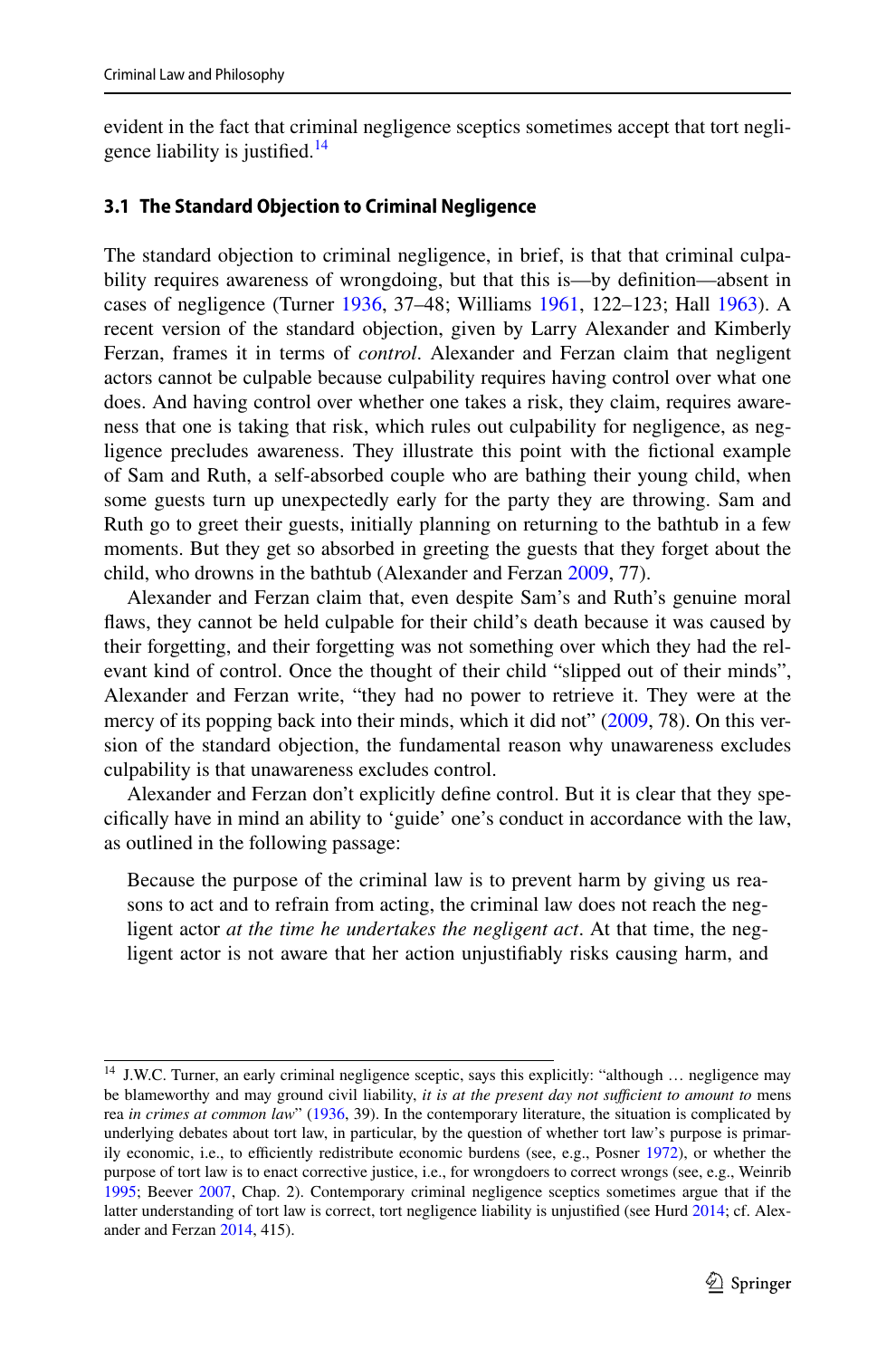thus cannot be guided to avoid creating that risk by the injunction to avoid creating unjustifable risks. (Alexander and Ferzan [2009,](#page-19-14) 80)

This passage illustrates the kind of control that, according to Alexander and Ferzan, the negligent defendant lacks. The relevant kind of control is an ability for one's conduct to be guided by facts concerning potential harm. Alexander and Ferzan's claim is that negligent defendants like Sam and Ruth lack this ability because they are unaware that they are taking a risk; because they have forgotten about their child, they cannot, according to Alexander and Ferzan, be guided by a demand to not put their child at risk.

Alexander and Ferzan's understanding of control, given that one lacks it merely if one lacks awareness that one is taking a risk, is very restrictive. We can fnd in Hart, I'll suggest, an argument to the efect that it is too restrictive. Lack of awareness that one is taking a risk does not plausibly result, on its own, in the lack of control that Alexander and Ferzan allege it does.

## **3.2 Hart's Account of Negligence**

Hart answers the standard objection to criminal negligence by claiming that it relies on an overly restrictive understanding of *mens rea*—the aspect of the defendant's psychology that makes him culpable. Instead of understanding *mens rea* purely in terms of the defendant's awareness of the consequences of his actions, Hart argues that we should understand it in terms of the defendant's *capacities* to do what the law requires. This gives us Hart's two-part 'capacity test' for criminal culpability [\(1961,](#page-19-17) 154):

- (i) "Did the accused fail to take those precautions which any reasonable man with normal capacities would in the circumstances have taken?"
- (ii) "Could the accused, given his mental and physical capacities, have taken those precautions?"

Condition (i) is objective, because it doesn't take into account the defendant's capacities; it only considers whether a hypothetical reasonable person would have taken the precautions the defendant failed to. It thus only specifes whether the defendant has violated the standard of care, i.e., whether the risk-taking was unjustifed.

Condition (ii) refers to the defendant's capacities, and it is our focus. Focusing on what it takes for (ii) to be false of someone, Hart argues that the standard objection assumes an overly restrictive understanding of capacities. Hart asks us to consider someone who "does not know the consequences of his action, even though he failed to examine or to think about the situation before acting" [\(1961](#page-19-17), 150). Would we say that such a defendant 'could not have helped it', thus viewing him as nonculpable? Hart points out that the standard objection assumes that we must indeed say that such a person 'could not have helped it'. But this assumption is false, Hart argues: we don't say 'he couldn't have helped it' of everyone who is unaware of the consequences of his actions, but only of someone who has, for example, a defective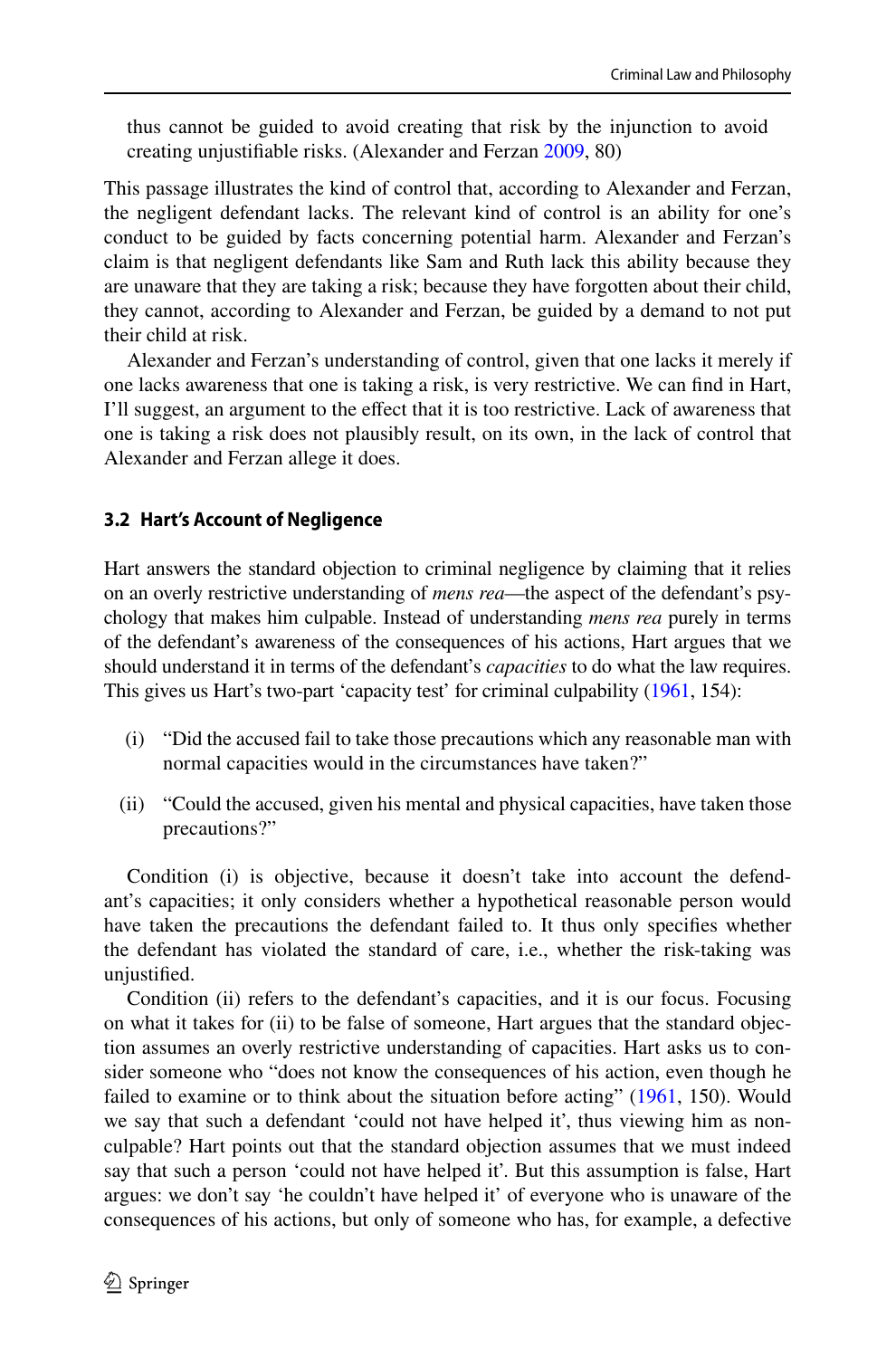memory, who cannot distinguish dangerous situations from harmless ones, etc. [\(1961](#page-19-17), 150). Hart's idea is that the capacities that determine whether we could have helped it, in the sense that the criminal law cares about, include *the capacity to recognise risk*.

Understanding Hart's thought here requires noting a couple of things about the capacity to recognise risk. First, Hart's official statement of condition  $(ii)$ —in terms of capacities to 'take precautions'—must be read as centrally referring to *cognitive* capacities, given that his key examples are capacities to think before acting, to pay enough attention, and to recognise dangerous situations  $(1961, 148, 150-151)$  $(1961, 148, 150-151)$  $(1961, 148, 150-151)$ .<sup>15</sup> Second, and relatedly, the capacity to recognise risk is not one that we necessarily exercise or fail to exercise deliberately or voluntarily.<sup>[16](#page-10-1)</sup> In this second respect, Hart's account resembles the reasons-responsiveness account of responsibility for belief: our control over whether we recognise risk—like our control over our beliefs—is not *voluntary* control, i.e., it's not control that we can exercise at will or if we choose to.

The plausibility of Hart's response can be brought out by comparing Alexander and Ferzan's case of Sam and Ruth—who intuitively do seem culpable—to the case of *Elliott v. C (A Minor)* [\(1983](#page-19-18)).<sup>17</sup> C, the defendant, was a 14-year-old girl of low intelligence, who set fre to a shed by igniting white spirit, and was convicted of criminal damage. This is despite the fact that the court found that she "had given no thought" to the risk she was causing and that the risk "would not have been obvious to her or appreciated by her if she had given thought to the matter" (*Elliott v. C*, at 945).

Where Sam and Ruth intuitively seemed culpable for their baby's death, C intuitively does not seem culpable for setting fre to the shed. The diference between the cases is plausibly precisely to do with the difering capacities to recognise risk. Given her low intelligence, C plausibly did lack the relevant capacity to recognise risk; she lacked the capacity to tell dangerous situations from harmless ones. And, for this reason, the conviction in *Elliott v. C* looks clearly unjust. It looks appropriate to say of C that she couldn't have helped it.

Alexander and Ferzan claim the same is true of Sam and Ruth, in their claim that "once the thought [of their child] was out of their minds, they had no power to retrieve it" ([2009,](#page-19-14) 78). But once we have in mind Hart's broader sense of capacity, this is simply false. Sam and Ruth weren't drugged, hypnotised, or brainwashed into forgetting about their child. They did have the capacity or the power to remember

<span id="page-10-0"></span><sup>&</sup>lt;sup>15</sup> This is noted by Stark ([2016,](#page-20-18) 184), who understands negligence as a failure of cognitive capacities, specifcally as a defendant's failure *to have a belief* about a particular risk they are taking ([2016,](#page-20-18) Chap. 8).

<span id="page-10-1"></span><sup>&</sup>lt;sup>16</sup> Hart does not say this in so many words, but it is implied. He suggests that a grossly negligent agent "has failed, *though not deliberately*, to take the most elementary precautions that the law requires him to take in order to avoid harm to others" (Hart [1961,](#page-19-17) 147, my italics). This implies that if an agent has the capacity to take these precautions in a case of negligence, they do not *deliberately* fail to exercise this capacity.

<span id="page-10-2"></span><sup>&</sup>lt;sup>17</sup> This case is also used to illustrate where Hart's account gets it right by Simester [\(2000](#page-20-28), 104) and Stark ([2016,](#page-20-18) 184).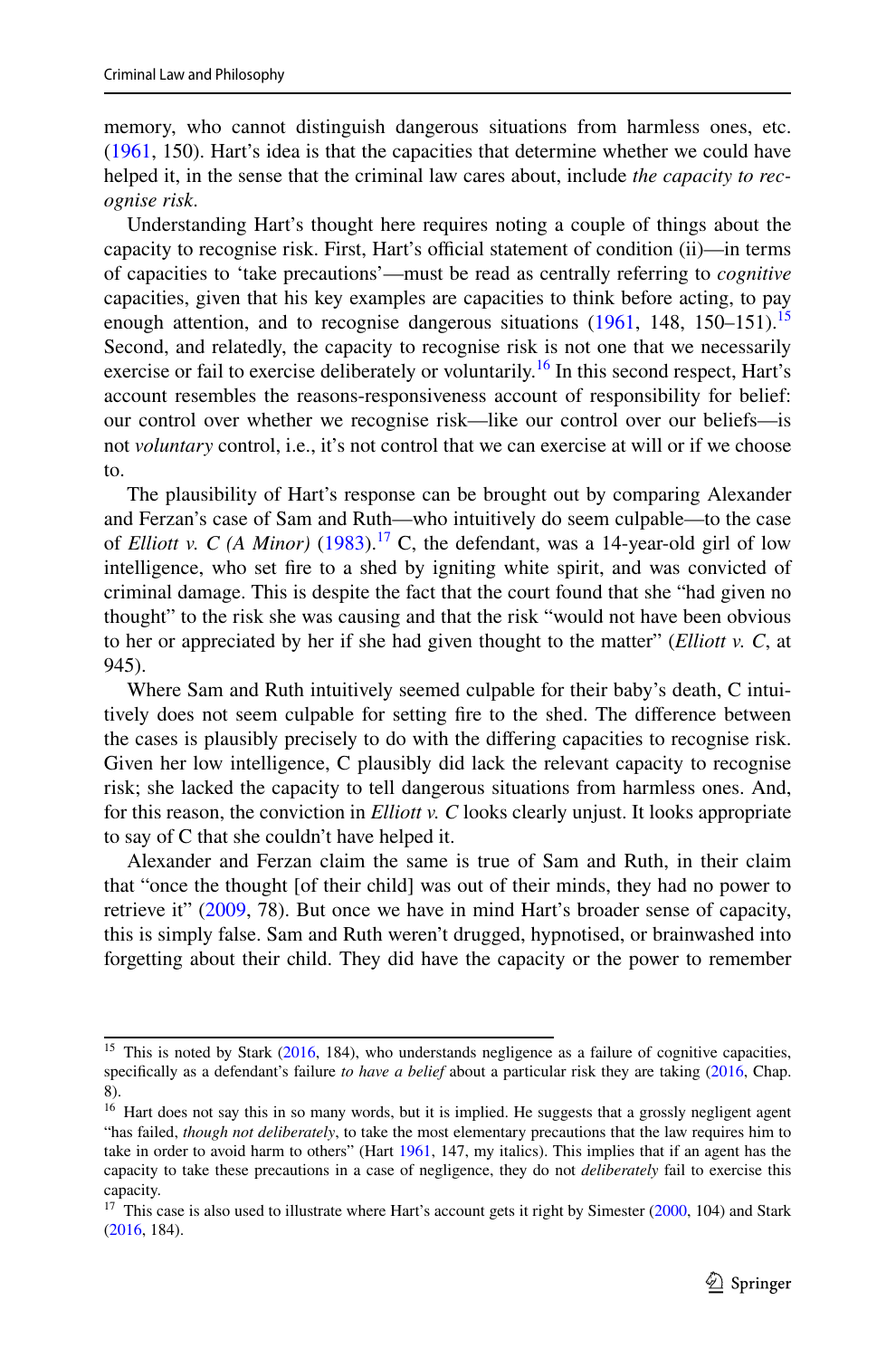about their child, and so—on Hart's account—they *could* have prevented putting their child at risk.

Alexander and Ferzan give a response to Hart, but it's one that doesn't really engage with Hart's fundamental point. They claim that an agent only 'could have done otherwise' in the sense relevant to the criminal law when the agent has an "internal reason" to do otherwise. Alexander and Ferzan don't defne an "internal reason" explicitly, but they seem to mean a reason to do otherwise that is accessible to the agent "at the time of the 'negligent' choice, [given] what he is conscious of and adverting to, his background beliefs, and so forth" ([2009,](#page-19-14) 83). "To have such a reason," Alexander and Ferzan claim, "an actor will have to advert to that to which he is not adverting. But one has no control at such moments over what one is adverting to or is conscious of: try thinking of what you are not thinking of, but should be!" [\(2009](#page-19-14), 83).

This is not a good response to Hart because it doesn't provide any reason to think that someone who is merely unaware that he is taking a risk genuinely lacks the capacity to recognise that risk. Someone may fail to exercise that capacity on a particular occasion, but this obviously does not mean he lacks the capacity itself. And we can agree it's true that it is, in some sense, impossible to comply with an instruction to try thinking of what you are not thinking of. But, insofar as this is true, it's merely the product of the logical fact that it's impossible to exercise a capacity while failing to exercise it.<sup>18</sup> It does not show that someone unaware of a risk thereby lacks the capacity to recognise that risk. People often do have this capacity, and Hart's fundamental point is that we don't say that agents 'couldn't have helped it' but take a risk unless we have a specifc reason for thinking they lack this capacity (a faulty memory, low intelligence, etc.). Alexander and Ferzan have not, therefore, given a convincing reason that a negligent defendant's lack of awareness that he is taking a risk means that he lacks control over whether he takes that risk.

In giving Hart's response to the standard objection to criminal negligence, I've so far focused on defendants who forget about a risk, like Alexander and Ferzan's Sam and Ruth. One might worry that such defendants are not clear cases of negligent defendants, but are instead more plausibly thought of as reckless. Douglas Husak raises this kind of challenge, claiming that "many (but not all) cases of forgetting involve recklessness rather than negligence" [\(2011](#page-20-29), 201). Husak claims that awareness involves belief, and claims that defendants who forget—like Sam and Ruth may pass some key tests for having a tacit or dispositional belief about the relevant risk. Specifcally, Husak suggests that forgetful defendants like Sam and Ruth will plausibly respond to a non-leading question, like 'Where is your baby?', with an immediate recognition that their baby is at risk, and if so they plausibly count as believing that their baby is at risk ([2011,](#page-20-29) 212–213). If Husak is correct, that would undermine my discussion of the standard objection to criminal negligence, as we will have been focusing on a case that is not a genuine case of negligence.

While Husak raises an important question about how we should understand forgetting, I'm not sure he gives good reason to think that defendants who forget

<span id="page-11-0"></span><sup>&</sup>lt;sup>18</sup> I am grateful to Lucy Campbell for this point.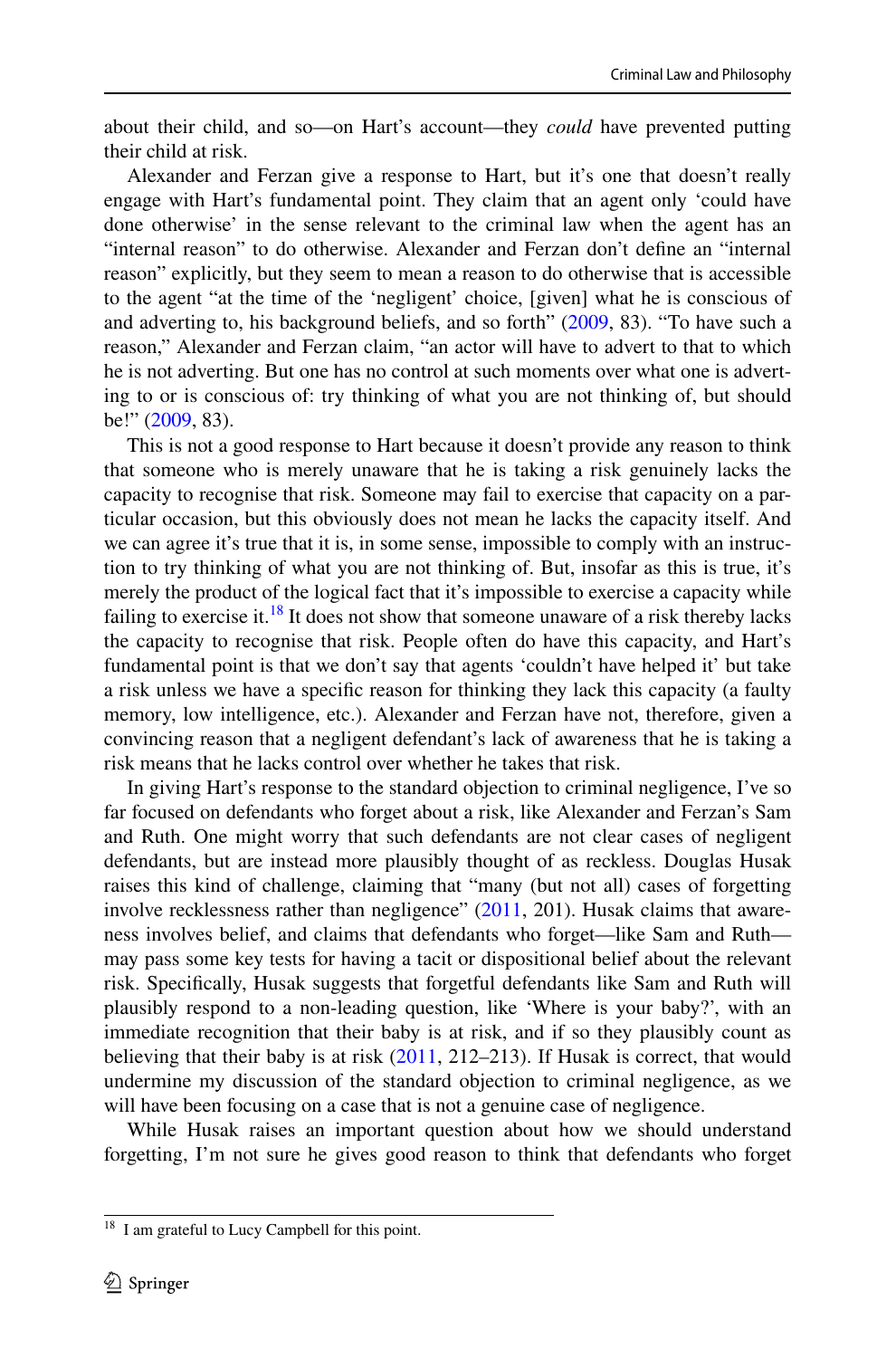about risks count as believing they are taking a risk. This is because the key test on which Husak relies—if someone responds to a non-leading question about whether p with an immediate recognition that p, then they believe that p—doesn't distinguish between those who have a *dispositional belief* from those who merely have a *disposition to believe* (for this distinction, see Audi [1994](#page-19-19)). Having a *dispositional belief* that p involves having certain dispositions—exactly which dispositions differ, depending on the account; commonly cited ones include a disposition to act in ways that would satisfy one's desires if p were true, a disposition to assert that p, and a disposition to use p as a premise in one's reasoning. On the other hand, having a *disposition to believe* that p involves having a disposition to form those dispositions. To use Robert Audi's example, most of us plausibly only count as having a disposition to believe that 98.124 is larger than 98, rather than a dispositional belief with that content ([1994,](#page-19-19) 419). With this distinction in mind, does the test on which Husak relies test for dispositional belief, or would it also be passed by someone who merely has a disposition to believe? It seems to me that Husak's test would be passed by both, and, therefore, can't settle the question of whether someone genuinely counts as believing something. And, given that the test doesn't settle this question, it seems more plausible to understand Sam and Ruth as merely having a disposition to believe—and not having a dispositional belief—that their baby is at risk, given that they seem to lack the relevant dispositions, i.e., given that they don't act in ways that would satisfy their desires if it were true that their baby is at risk, they're not disposed to assert that their baby it at risk, or to use this as a premise in their reasoning, etc. Therefore, Alexander and Ferzan's Sam and Ruth plausibly is a genuine case of negligence, and so we can draw more general conclusions about negligence from our discussion of it.

#### **3.3 Improving on Hart's Account**

My key aims in outlining Hart's account of negligence are to (a) highlight the parallel between it and the reasons-responsiveness account of responsibility for belief, and (b) show how the way in which it has been improved on points towards a more plausible account of responsibility for belief. I have done the frst of these tasks: the key similarity is that they both appeal to specifcally cognitive capacities as grounding the relevant kind of responsibility.

Carrying out the second of these tasks involves turning to a diferent objection to Hart, one developed by A.P. Simester. Simester argues that a failure to exercise the capacity to recognise risk cannot, by itself, ground culpability. Simester's criticism of Hart is an instance of what he calls "the basic challenge of culpability" ([2013,](#page-20-30) 179). This challenge is raised by the fact that culpability requires more than just a bad act. We need, as Simester puts it, "to trace our negative evaluation of φing back to D, the person who does it" ([2013,](#page-20-30) 179), and justify the "evaluative link between act and defendant—that link which allows us to transmit judgments of the deed across to the person" [\(2013](#page-20-30), 180).

Applying this to the case of unjustifed risk-taking, we can note that risk-taking that is genuinely unjustifed, such as leaving one's infant child unattended in a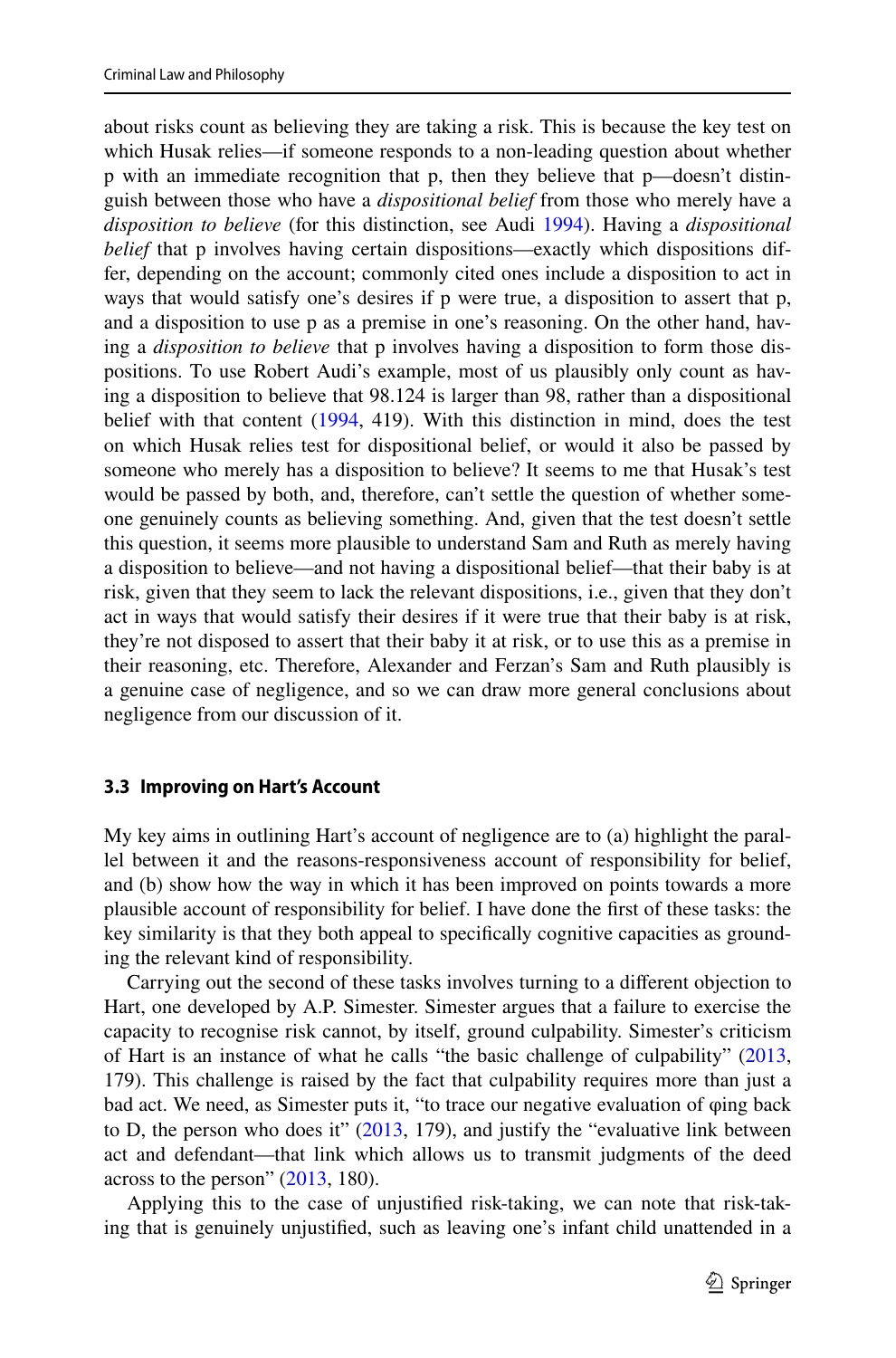running bath, is clearly something bad and to be avoided. But, in order to hold a defendant culpable for taking such a risk, we need more than just the fact that his risk was unjustifed. We must show that the badness of his risk-taking speaks badly of the defendant.

Simester argues that Hart's capacity test fails to meet this challenge. The problem is *not* with those who fail to meet condition (ii), i.e., those who lack a capacity to recognise risk, such as the defendant in *Elliot v. C*. The fact that someone like C lacks an ability to recognise risk plausibly does explain why her risk-taking does *not* speak badly of her.

The problem is instead with those who have a capacity to recognise the relevant risk, but fail to exercise that capacity, such as Sam and Ruth, who do have the capacity to remember about their child. The fact that they *had* the capacity to recognise the risk does not explain *by itself* why *their* risk-taking speaks badly of *them*, because it only tells us that they are *not* exculpated (Simester [2000](#page-20-28), 104; [2013,](#page-20-30) 184). Sam and Ruth do, of course, still meet condition (i), i.e., they fail to recognise a risk that a reasonable person would have. But Simester points out that, since condition (i) just tells us what a reasonable person would have done, it can only explain why their risk-taking is bad (ibid.); it cannot explain why their risk-taking speaks badly of *them*, which it must if it's going to explain why it's justifed to hold *them* culpable.

Simester's objection to Hart highlights what seems to me to be the grain of truth in the standard objection to negligence. *If* the defendant were aware that he was taking a risk, as in a case of recklessness, then we would have an easy answer as to why his risk-taking speaks badly of him—he was aware of the risk he would cause to others, but he chose to go ahead regardless. But, because negligence excludes awareness, we don't have this easy answer. With a negligent defendant, we need an alternative explanation of why his risk-taking speaks badly of him.<sup>19</sup>

Again there is a parallel here to my earlier discussion of responsibility for belief. Specifcally, Simester's key objection—that Hart's account fails to explain why a negligent defendant is at fault, or why his risk-taking speaks badly of them—is parallel to the problem I raised for the reasons-responsiveness account of responsibility for belief. Reasons-responsiveness, I argued, fails to explain how we are responsible for some unjustifed beliefs—wishful thinking and confrmation bias—but not others—those resulting from mental illness, gaslighting, and propaganda. With the former cases, we want to say that the believer is *at fault*, and that his unjustifed belief speaks badly of him epistemically. But reasons-responsiveness cannot *by itself* explain this; or, more accurately, it cannot explain it while also explaining why the believer in the latter cases is plausibly *not* at fault.

But as well as highlighting a shared problem, the parallel also points towards a more plausible account of responsibility for belief. In order to see this, we need to look at how Hart's account can be improved to overcome Simester's objection.

<span id="page-13-0"></span><sup>&</sup>lt;sup>19</sup> Some negligence critics seem to agree here. Moore and Hurd, for example, give the standard objection only as a preliminary to criticism of diferent attempts to justify culpability without awareness [\(2011](#page-20-19), 165–191), and so presumably only view it as putting the burden of proof on defenders of negligence liability.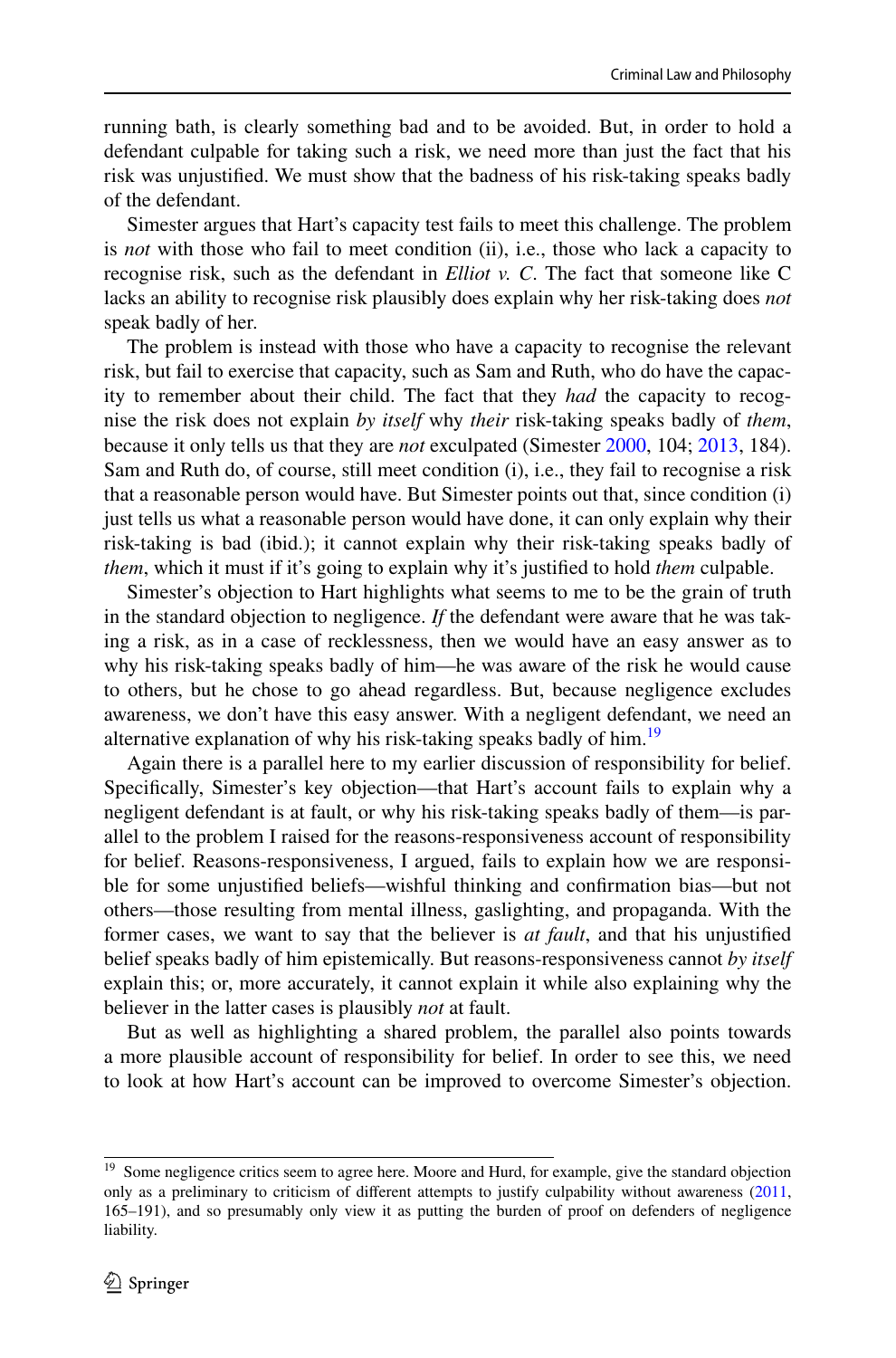Specifcally, the kind of account on which we should focus claims that criminal culpability for negligence requires not only that:

(a) The negligent defendant has the capacity to recognise the risk he is taking, and fails to exercise that capacity,

but also that:

(b) The negligent defendant's failure to exercise his capacity to recognise risk manifests *insufficient concern for others' interests*.

An account of more or less this kind has been given by Simester ([2013,](#page-20-30) 192–194), but also by Victor Tadros ([2002,](#page-20-31) [2005](#page-20-32), Chap. 9) and Findlay Stark ([2016,](#page-20-18) Chap. 8). These accounts have a number of subtle differences, $2<sup>0</sup>$  but these need not concern us here. The fundamental point they all make is that failures to recognise risks only ground criminal culpability if they manifest insufficient concern for others' interests.

This kind of account crucially relies on the claim that insufficient concern can be manifested by a failure to recognise risk, which may be initially difficult to understand. It is clear, as I admitted earlier, how someone's behaviour can manifest insuffcient concern when he acts recklessly ('You knew you could have hurt her, but you went ahead regardless'). It may not be initially clear how it's possible for someone to manifest the same kind of insufficient concern when he is unaware that he is putting someone at risk.<sup>21</sup> However, I think closer attention shows that failures to recognise risk can indeed manifest insufficient concern even though they are inadvertent and not chosen. This is because it's a quite general fact that how much we care about things can be manifested in the exercise of our cognitive capacities—or in the failure to exercise those capacities—as well as in what we do deliberately. How much or how little we care about things can infuence what occurs to us, how much attention we pay to things, and how likely things are to slip our minds.

This point is most clearly illustrated in the context of personal relationships. Consider R.A. Duf's example of a man who's in the pub with his friends and forgets to turn up to his own wedding, thus manifesting "an utter lack of concern for his bride and their marriage" ([1990,](#page-19-12) 163); Duf continues: "Had he cared at all for her, he *could* not have forgotten their wedding" (ibid.). Another example is one that Angela Smith fnds in George Eliot's *Scenes of Clerical Life*, in which Miss Asher, when ofered jelly by her fancé, Captain Wybrow, expresses surprise that he has not yet learned that she does not like it, concluding "You don't seem to take much interest

<span id="page-14-0"></span><sup>&</sup>lt;sup>20</sup> For example, Simester speaks of failures to recognise risk as manifesting "moral shortcomings" or "moral character flaws" [\(2013](#page-20-30), 192, 194), rather than as manifesting "insufficient sufficient concern for others' interests" as Tadros and Stark do (Tadros [2005,](#page-20-32) 250–254; Stark [2016,](#page-20-18) 243–247). Also, Stark holds that negligence essentially involves holding people culpable for the beliefs they form (or fail to form) ([2016,](#page-20-18) 228), whereas Simester instead characterises it as a "failure to act for the right reasons" (but one which stems from one's failure to recognise the right reasons) [\(2013](#page-20-30), 191).

<span id="page-14-1"></span> $21$  Thanks to an anonymous reviewer for pressing this point.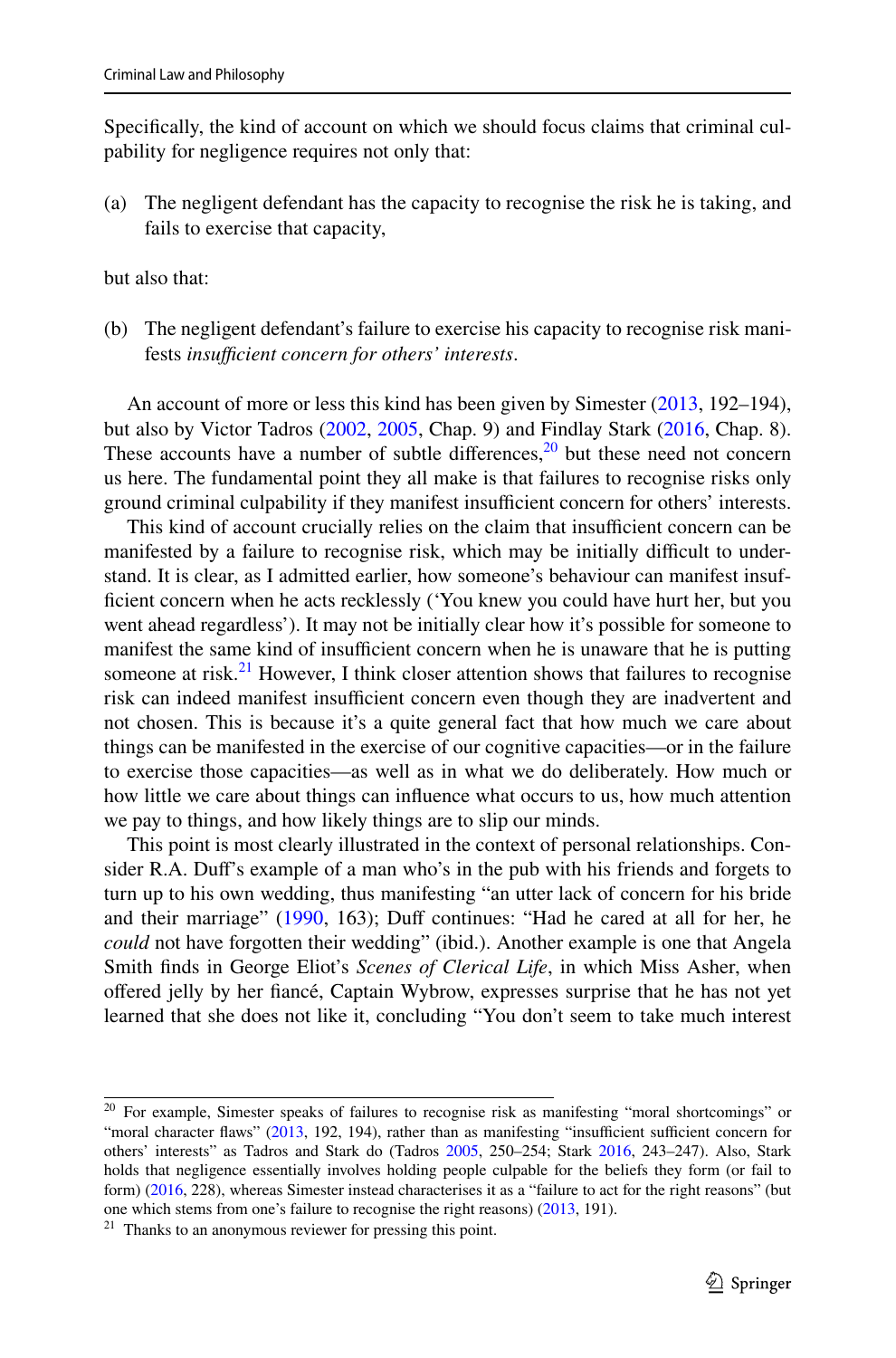in my likes and dislikes" (quoted in Smith [2005](#page-20-12), 242). For more examples, I invite readers to consider all of the times they have forgotten engagements with people because they didn't really want to see them, or when they have failed to notice that they are ofending people because they were too engrossed in being right. Cases like these—in which we fail to remember what we have to do or fail to notice things because we don't care enough about them, or care more about other things—are a common fact of life in personal relationships. They indicate that our cognitive capacities, and in particular our failure to exercise them, can manifest our concern or lack thereof.

Now cases like these are not, of course, criminal cases, but they do plausibly suffice to show that concern can be manifested by our failures to recognise things, and not only by what we are aware of doing. And, once this is accepted, it becomes plausible that the kind of insufficient concern relevant to criminal culpability can also be manifested by failures to recognise risk. In the criminal case too, forgetting clearly looks like it can manifest the lack of concern relevant to culpability, at least in some cases. Indeed, Alexander and Ferzan's case of Sam and Ruth looks exactly like such a case: they forget about the risk *because* they were narcissistically engrossed in their party, and didn't care enough about their child. $^{22}$  $^{22}$  $^{22}$ 

Let's return to how this improves on Hart's account. The key requirement for culpability which is added is that the defendant's failure to exercise his capacity to recognise risk must manifest insufficient concern for others' interests. This feature provides the answer to the problem Hart's account faced. That problem was that a mere failure to exercise a capacity to recognise risk is not the kind of thing that can, by itself, explain why someone's unjustifed risk-taking speaks badly of him. But *if* that failure to recognise risk manifests insufficient concern for others' interests, that plausibly does look like it *can* explain why his risk-taking speaks badly of him.[23](#page-15-2) This added requirement, therefore, provides a plausible fx to Hart's account. And, returning to the case of epistemic responsibility, I'll argue in the following sections that a parallel requirement provides a plausible fx to the reasons-responsiveness account of responsibility for belief.

## <span id="page-15-0"></span>**4 Grounding Responsibility for Belief in Concern for the Truth**

On the account I'll defend, I'll assume that reasons-responsiveness plays *some* role in grounding our responsibility for our beliefs. I think that it's necessary for one to be responsible for a belief that it results from or can be infuenced by a reasons-responsive process. Those whose beliefs fail to meet this minimal

<span id="page-15-1"></span> $22$  Relatedly, this kind of account also means culpability for negligence may not be justified in a case like *Williams* (see footnote 10 above), because, unlike the case of Sam and Ruth, the Williams's failure to recognise that their son was at risk plausibly did *not* manifest insufficient concern for his interests (Stark [2016](#page-20-18), 267–269).

<span id="page-15-2"></span><sup>&</sup>lt;sup>23</sup> Importantly, Alexander and Ferzan claim that manifesting insufficient concern for others' interests is what grounds culpability—and justifes punishment—in the case of *advertent* wrongdoing ([2009,](#page-19-14) Chap. 2).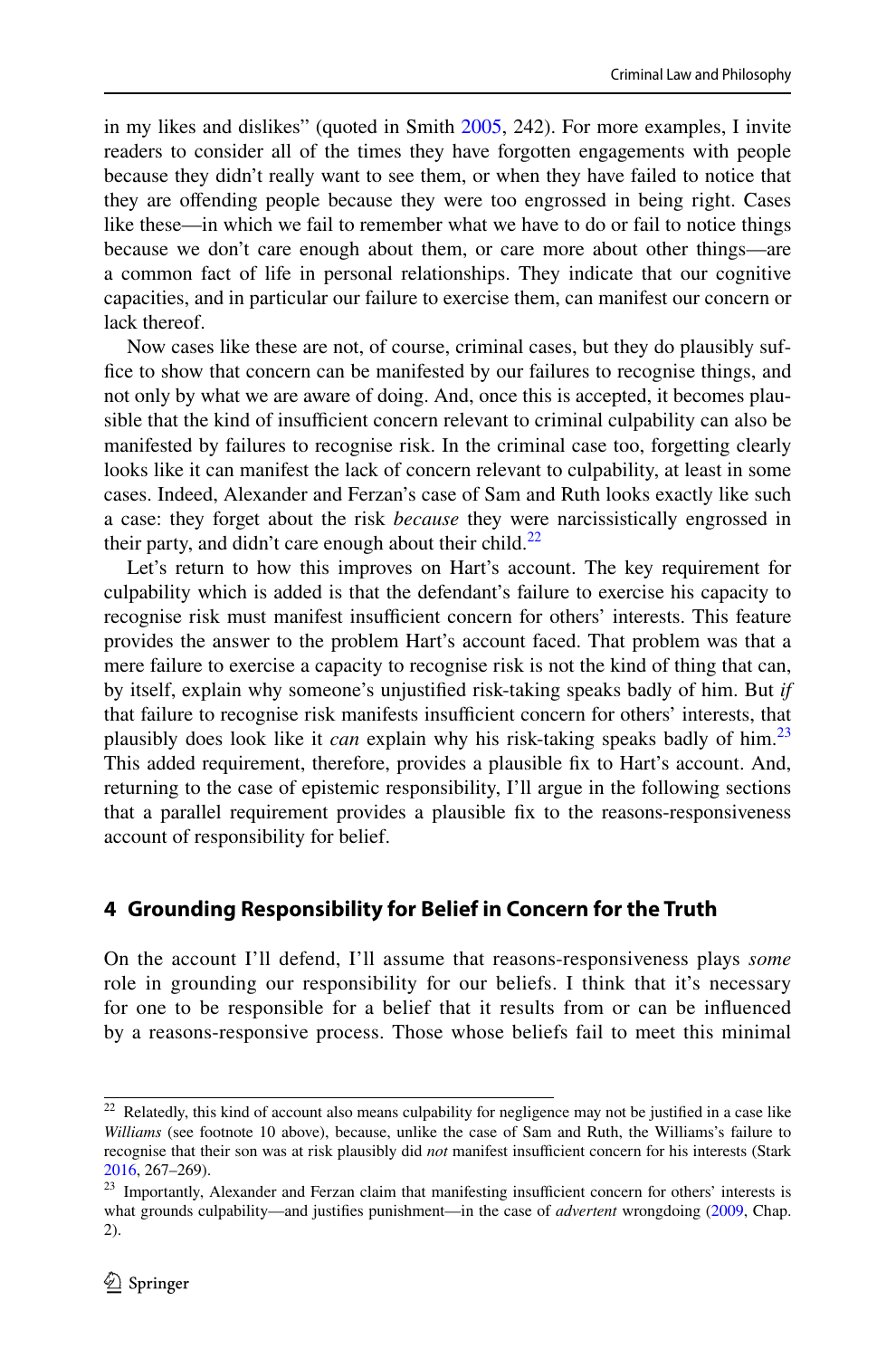condition—either generally or in specifc cases—would plausibly not be responsible for those beliefs. But we saw above that reasons-responsiveness is not *sufficient* for responsibility. As with Hart's account of negligence, we must supplement the reasons-responsiveness idea with a reference to concern.

The diference is that, whereas criminal culpability is a matter of whether one's behaviour manifests insufficient concern for others' interests, epistemic responsibility, I'll suggest, is a matter of whether one's beliefs manifest insufficient concern for the truth. More specifically, on the account I'll defend, one is epistemically responsible for those of one's beliefs that fail to respond to reasons *if* that failure manifests one's insufficient concern for the truth.

It's easiest to state this account not in terms of responsibility for belief simpliciter, but in terms of responsibility for a belief that has a certain epistemic *status*, such as being justifed or unjustifed, rational or irrational. For ease of illustration, I will focus on justifcation, but to the extent that other epistemic statuses, such rationality or reasonableness, are distinct from justifcation, we will be able to make analogous claims about responsibility for beliefs that have these statuses.

On the account I propose, one is epistemically responsible for the epistemic status of one's beliefs only insofar as they manifest one's concern for the truth, or lack thereof. More specifically:

- **Justified** S is epistemically responsible for a justified belief only if the fact that the belief is justified manifests S's sufficient concern for the truth.
- **Unjustifed** S is epistemically responsible for an unjustifed belief only if the fact that the belief is unjustified manifests  $S$ 's insufficient concern for the truth.

More informally, if your belief is unjustifed because you don't care enough about the truth of the matter, then you're on the hook, you're responsible, and it's appropriate to hold you to account and criticise you for holding that belief. This feature of my account enables it to give a plausible account of *which* of our beliefs we are responsible for, and so represents an improvement on the reasonsresponsiveness account. But, before I show that, I want to make a few clarifcations about the notion of concern for the truth.

First, the relevant concern is not concern for the truth as such (as if 'the truth' were a friend one is worried about), but concern for *believing* the truth.

Second, there is the question of when one's concern for the truth is *sufficient*. There is much to say about this question, but for the purposes of this paper it can be left undefined when someone counts as caring sufficiently about the truth, as it's intuitively clear in particular cases whether someone cares enough about the truth. This is enough to illustrate the role played by concern for the truth in my account of epistemic responsibility. The complete account of when concern for the truth is sufficient will depend on what epistemic norms there are on belief and the strength of those norms, which is a question for normative epistemology. This is not to say that in order to be concerned for the truth believers themselves must be concerned about epistemic norms, just that the strength of what epistemic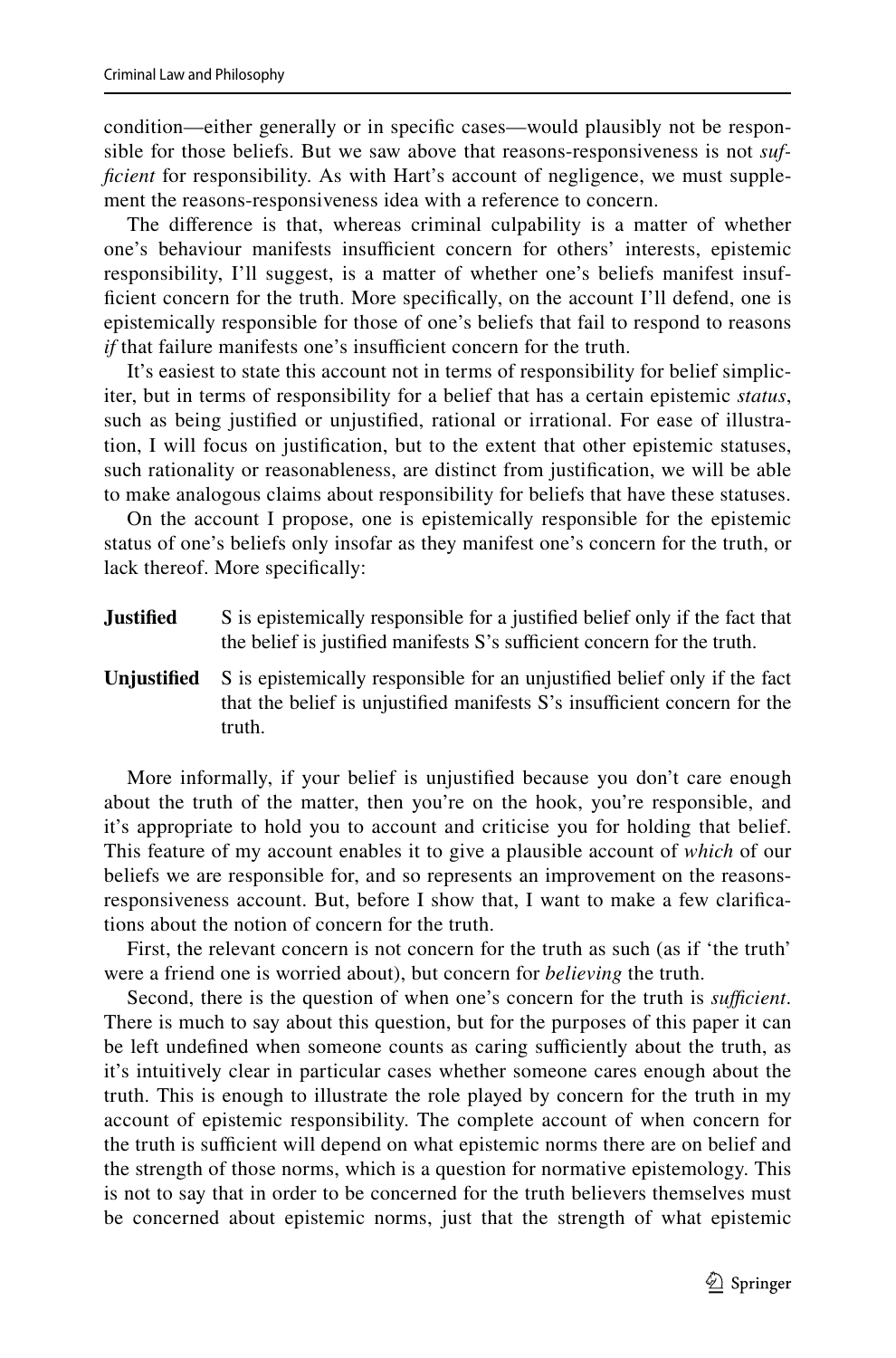norms there are on belief will determine what counts as sufficient concern for the truth.

Third, we should not think of concern for the truth as only operating consciously. Concern for the truth can be manifested in conscious reasoning, but also more implicitly, for example, showing up in one's patterns of belief formation and revision. The claim that our beliefs can manifest concern for the truth should not, therefore, be understood as the claim that belief formation is motivated by a conscious desire to believe the truth, a claim that looks false and likens belief formation too closely to intentional action. Relatedly, concern for the truth needn't be transparent: one can be *mistaken* about whether one is concerned with the truth. Consider a (non-clinical) conspiracy theorist. Such a person would typically describe himself as extremely concerned about the truth, but in a given case his patterns of reasoning and belief formation might make it clear that he is instead motivated by a desire to discover secrets and plots and to be the person 'who found it all out', or by a desire to uphold a very general world-view or ideology. In these respects, concern for the truth is like concern for a *person*. As we saw above, how much one cares about someone can be manifested by inadvertent behaviour, and not just by what one is aware of doing. And one can also be mistaken about one's concern for another person. In Jane Austen's *Emma*, for example, Emma only realises that she loves Mr. Knightley when she notices how annoyed she feels when Harriet, who she is trying to set up with someone else, tells her that she is interested in Mr. Knightley. In this example, which I take it illustrates a familiar kind of situation, Emma realises that she has been mistaken about what Mr. Knightley means to her.

## <span id="page-17-0"></span>**5 Responsibility for Unjustifed Beliefs Revisited**

We can now return to the cases that posed a problem for reasons-responsiveness accounts. The problem was that we seem to be responsible for some reasons-nonresponsive beliefs (those stemming from wishful thinking or confrmation bias) but not others (those stemming from mental illness, gaslighting, or propaganda). I think the account I've put forward can give a much more natural explanation of these cases.

All of these look like unjustifed beliefs, in virtue of the fact that they are infuenced by non-reasons-responsive processes. Therefore, on the account I've put forward, the believers in question will be responsible for them only if the fact that the beliefs are unjustified manifests insufficient concern for the truth. And this, I suggest, has the result that the believers are responsible in the frst set of cases, and that they are not responsible in the second set of cases.

Let's consider the first set of cases: beliefs resulting from wishful thinking and confrmation bias. Intuitively, these are beliefs for which we are responsible, which on my account means that their lack of justification is a manifestation of insufficient concern for the truth on behalf of the believers. And this looks very plausible. Indeed, it's plausible that part of what it is to be engaged in either of these two forms of fallacious reasoning is that one's concern for the truth is defeated or overridden by one's other concerns. With wishful thinking, the overriding concern is what one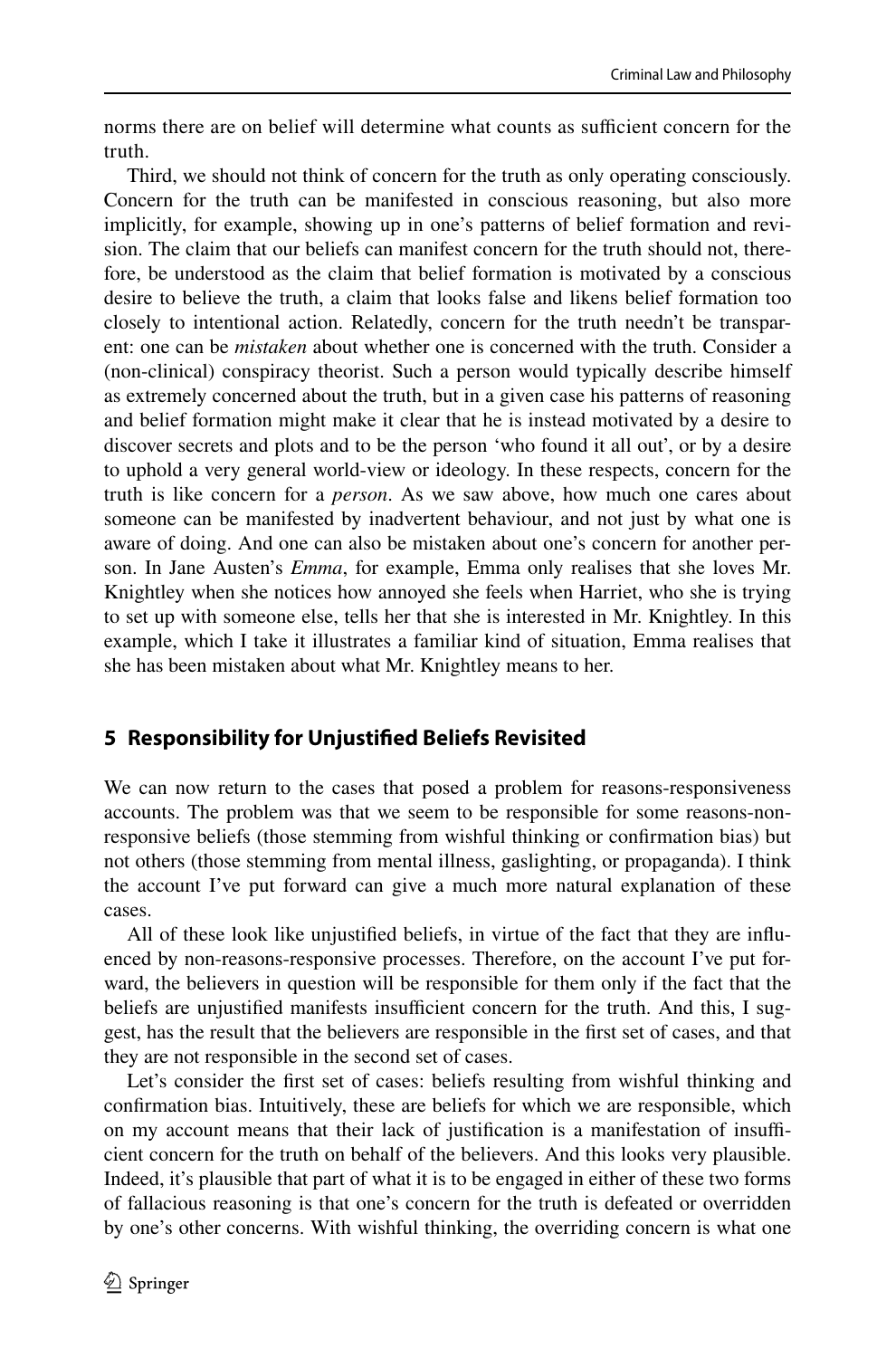wants to be the case; with confrmation bias, the overriding concern is one's interest in one's initial judgement being correct. So my account gives the right result in the frst set of cases.

Let's now consider the second set of cases: beliefs resulting from mental illness and abusive social situations. Although these beliefs are unjustifed, the believers in question do not seem responsible for this. On my account, this is because their status as unjustified *does not* manifest insufficient concern for the truth on behalf of the believers.

Again this looks plausible. A schizophrenic whose propensity to believe conspiracy theories is a symptom of her illness doesn't manifest insufficient concern for the truth, but a kind of psychological breakdown that impairs her ability to think and reason clearly and assess the evidence as a healthy person can. Someone sufering from depression who believes that no one cares about her again has an unjustifed belief, but not one that manifests insufficient concern for the truth on her part. This will be especially clear for a depressive who has insight, recognising her depressive beliefs as symptomatic of her illness, but unable to shed them nonetheless. In both cases, my account again gives the right result.

Now, think of the victim of gaslighting, who comes to doubt that her memory is reliable. In such a case—and in many cases of gaslighting—it's plausible that the victim's belief is unjustified. $^{24}$  But she doesn't have an unjustified belief because she cares insufficiently about believing the truth; she has an unjustified belief because her partner is placing coercive pressure on her to interpret the evidence in the way that he suggests. Indeed, this looks like a case where the abusive partner exploits the victim's concern for the truth, using it against her. Now, consider the case of someone who, having grown up under the infuence of Stalinist propaganda, believes that criticism of the Moscow show trials are a capitalist plot. In this case too, it doesn't look like such a belief is unjustified because the believer cares insufficiently about believing the truth; instead the belief is unjustifed because of the oppressive infuence of the state on how such a person assesses the evidence. In both of these two cases, therefore, my account again gives the right result.

## **6 Conclusion**

I started by outlining a puzzle about responsibility for belief. This puzzle arises because it looks like we hold each other responsible for what we believe, and that we lack control over what we believe, but it also looks like responsibility requires control. I argued that the most plausible way of answering this puzzle—which claimed that we have a distinctive kind of non-voluntary control over our beliefs failed. It failed because it could not explain which of our unjustifed beliefs we are

<span id="page-18-0"></span><sup>&</sup>lt;sup>24</sup> This may not always be true. It's conceivable that the controlling partner arranges the evidence so that the victim is perfectly justifed in doubting her memory. I'm not considering cases like that because they wouldn't be non-reasons-responsive beliefs. I'm considering cases in which the manipulation results in the victim having unjustifed beliefs, which will include many, if not most, real-life cases of gaslighting.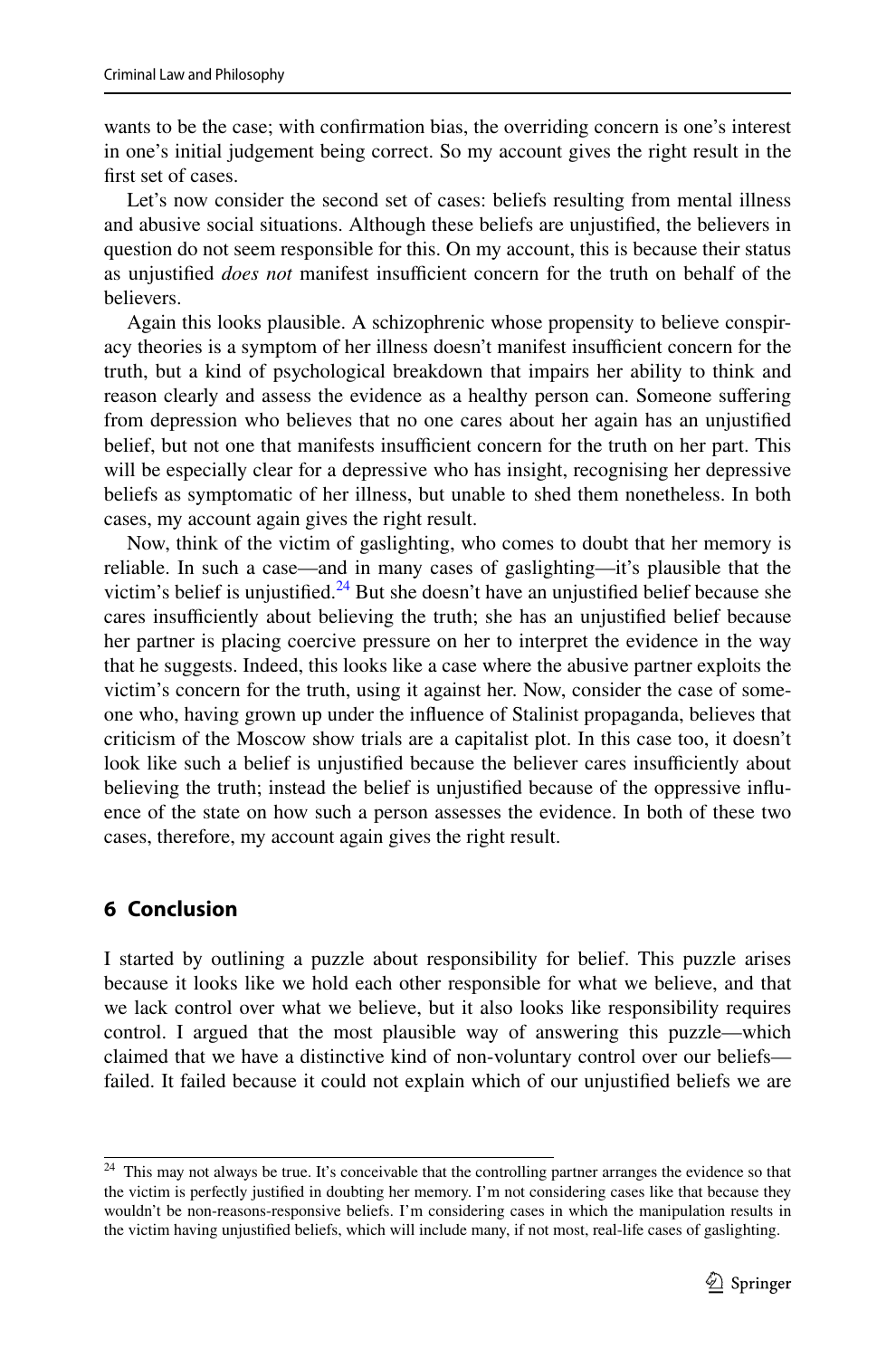responsible for. But the parallel failure of Hart's account of culpability for negligence pointed towards a more promising account of responsibility of belief, specifcally, by drawing on accounts of culpability for negligence that improve on Hart's. An account of responsibility for belief based on this model—one which is grounded in the believer's concern for the truth—gives a plausible account of which beliefs we're responsible for and which we're not. In this way, we can further our understanding of epistemic responsibility by drawing on the philosophy of criminal law.

**Acknowledgements** For helpful comments on previous drafts, I'd like to thank Lucy Campbell, Findlay Stark, Hallvard Lillehammer, Sophie Archer, Daniel Whiting, Conor McHugh, Antony Duf, Sandra Marshall, Christopher Cowley, and an anonymous reviewer from *Criminal Law and Philosophy*, as well as to Jill Flohil for helpful and diligent editing. I'm also grateful to audiences at Reading, Southampton, Birkbeck, Edinburgh, and Warwick. This work was funded by a Leverhulme Trust Early Career Fellowship.

**Open Access** This article is distributed under the terms of the Creative Commons Attribution 4.0 International License ([http://creativecommons.org/licenses/by/4.0/\)](http://creativecommons.org/licenses/by/4.0/), which permits unrestricted use, distribution, and reproduction in any medium, provided you give appropriate credit to the original author(s) and the source, provide a link to the Creative Commons license, and indicate if changes were made.

#### **References**

- <span id="page-19-14"></span>Alexander, Larry, and Kimberly Kessler Ferzan. 2009. *Crime and Culpability: A Theory of Criminal Law*. Cambridge: Cambridge University Press.
- <span id="page-19-16"></span>Alexander, Larry, and Kimberly Kessler Ferzan. 2014. "Confused Culpability, Contrived Causation, and the Collapse of Tort Theory." In *Philosophical Foundations of the Law of Torts*, edited by John Oberdiek, 406–426. Oxford: Oxford University Press.
- <span id="page-19-1"></span>Alston, William P. 1985. "Concepts of Epistemic Justifcation." *The Monist* 68 (1): 57–89.
- <span id="page-19-0"></span>Alston, William P. 1988. "The Deontological Conception of Epistemic Justifcation." *Philosophical Perspectives* 2: 257–299.
- <span id="page-19-11"></span>American Law Institute. 1962. *Model Penal Code: Official Draft and Explanatory Notes: Complete Text of Model Penal Code*. 1985. Philadelphia: American Law Institute.
- <span id="page-19-19"></span>Audi, Robert. 1994. "Dispositional Beliefs and Dispositions to Believe." *Noûs* 28 (4): 419–434.

<span id="page-19-15"></span>Beever, Allan. 2007. *Rediscovering the Law of Negligence*. Oxford: Hart.

<span id="page-19-8"></span>Chrisman, Matthew. 2008. "Ought to Believe." *The Journal of Philosophy* 105 (7): 346–370.

<span id="page-19-2"></span>Chuard, Philippe, and Nicholas Southwood. 2009. "Epistemic Norms without Voluntary Control." *Noûs* 43 (4): 599–632.

<span id="page-19-12"></span>Duf, R.A. 1990. *Intention, Agency and Criminal Liability*. Oxford: Basil Blackwell.

<span id="page-19-18"></span>*Elliott v. C (A Minor)* [1983] 1 WLR 93.

- <span id="page-19-6"></span>Feldman, Richard. 2000. "The Ethics of Belief." *Philosophy and Phenomenological Research* 60 (3): 667–695.
- <span id="page-19-7"></span>Feldman, Richard. 2008. "Modest Deontologism in Epistemology." *Synthese* 161 (3): 339–355.
- <span id="page-19-10"></span>Fischer, John Martin, and Mark Ravizza. 1998. *Responsibility and Control: A Theory of Moral Responsibility*. Cambridge Studies in Philosophy and Law. Cambridge: Cambridge University Press.
- <span id="page-19-5"></span>Ginet, Carl. 2001. "Deciding to Believe." In *Knowledge, Truth, and Duty: Essays on Epistemic Justifcation, Responsibility, and Virtue*, edited by Matthias Steup, 63–76. Oxford: Oxford University Press.
- <span id="page-19-13"></span>Hall, Jerome. 1963. "Negligent Behavior Should Be Excluded from Penal Liability." *Columbia Law Review* 63 (4): 632–644.
- <span id="page-19-17"></span>Hart, H.L.A. 1961. "Negligence, *Mens Rea*, and Criminal Responsibility." In *Punishment and Responsi*bility: Essays in the Philosophy of Law, 2<sup>nd</sup> ed., 136-157. 2008. Oxford: Oxford University Press.
- <span id="page-19-3"></span>Hart, H.L.A. 1968. *Punishment and Responsibility: Essays in the Philosophy of Law*. 2nd ed. 2008. Oxford: Oxford University Press.
- <span id="page-19-4"></span>Heil, John. 1992. "Believing Reasonably." *Noûs* 26 (1): 47–61.

<span id="page-19-9"></span>Hieronymi, Pamela. 2006. "Controlling Attitudes." *Pacifc Philosophical Quarterly* 87 (1): 45–74.